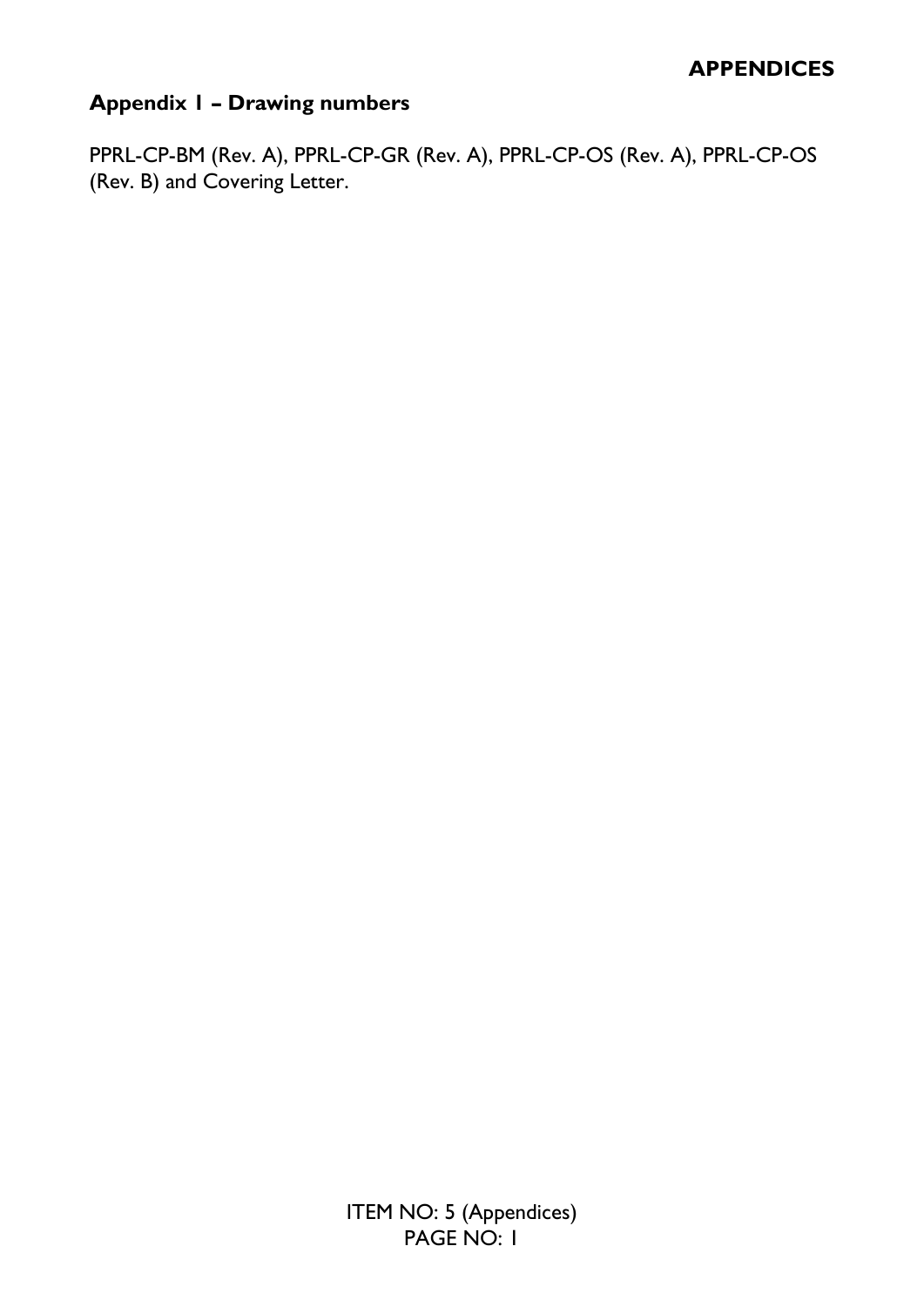# **Appendix 2 – Conditions and Informatives**

# **1. Approved Drawings**

The development hereby permitted shall be carried out in accordance with the following approved plans:

A2465 S 001 Rev P1, A2465 S1501 Rev P2, 2465 S1101 Rev P2, A2465 S1110 Rev P2, A2465 S1120 Rev P2, A2465 S2099 Rev P8, A2465 S2100 Rev P8, A2465 S2101 Rev P3, A2465 S2102 Rev P4, A2465 S2103 Rev P3, A2465 S2104 Rev P4, A2465 S2105 Rev P3, A2465 S2106 Rev P4, A2465 S2107 Rev P3, A2465 S2108 Rev P4, A2465 S2109 Rev P3, A2465 S2110 Rev P4, A2465 S2111 Rev P4, A2465 S2112 Rev P5, A2465 S2113 Rev P2, A2465 S2114 Rev P3, A2465 S2115 Rev P2, A2465 S2116 Rev P3, A2465 S2117 Rev P2, A2465 S2118 Rev P3, A2465 S2119 Rev P2, A2465 S2120 Rev P3, A2465 S2121 Rev P2, A2465 S2122 Rev P4, A2465 S2123 Rev P4, A2465 S4201 Rev P7, A2465 S4202 Rev P7, A2465 S4203 Rev P7, A2465 S4204 Rev P7, A2465 S4205 Rev P7, A2465 S4206 Rev P7, A2465 S3101 Rev P4, A2465 S3102 Rev P4, A2465 S3203 Rev P4, A2465 S4101 Rev P4, A2465 S2199 Rev P4, A2465 S2200 Rev P4, A2465 S2201 Rev P2, A2465 S2202 Rev P2, A2465 S2203 Rev P2, A2465 S2204 Rev P2, A2465 S2205 Rev P2, A2465 S2206 Rev P2, A2465 S2207 Rev P2, A2465 S2208 Rev P2, A2465 S2209 Rev P2, A2465 S2210 Rev P2, A2465 S2211 Rev P2, A2465 S2212 Rev P2, A2465 S2213 Rev P2, A2465 S2214 Rev P2, A2465 S2215 Rev P2, A2465 S2216 Rev P2, A2465 S2217 Rev P2, A2465 S2218 Rev P2, A2465 S2219 Rev P2, A2465 S2220 Rev P2, A2465 S2221 Rev P2, A2465 S2222 Rev P2, A2465 S2300 Rev P2, 100 Issue P2-17/12/2014, 101 Issue P-02, 201 Issue P-02, 202 Issue P-02, 300 Issue P2-18/12/2014, 301 Issue P2-18/12/2014, 302 Issue P2-18/12/2014, 303 Issue P2-18/12/2014, 304 Issue P2-18/12/2014, PPRL-CP-BM(Rev. A), PPRL-CP-GR (Rev. A), PPRL-CP-OS(Rev. A), PPRL-CP-OS(Rev. B) and Covering Letter.

Reason: For the avoidance of doubt and in the interests of proper planning.

#### **2. Commercial Uses Restrictions – Building A**

The approved 482 sqm. of non-residential floor space in Building A shall be used only for Class E purposes and shall not be permitted to be used as a betting office or as a place of worship.

Reason: In granting this permission the Council has regard to special circumstances of the case and wishes to have the opportunity of exercising control over the subsequent use of the premises in the event of the authorised user vacating the premises, and to protect the amenities of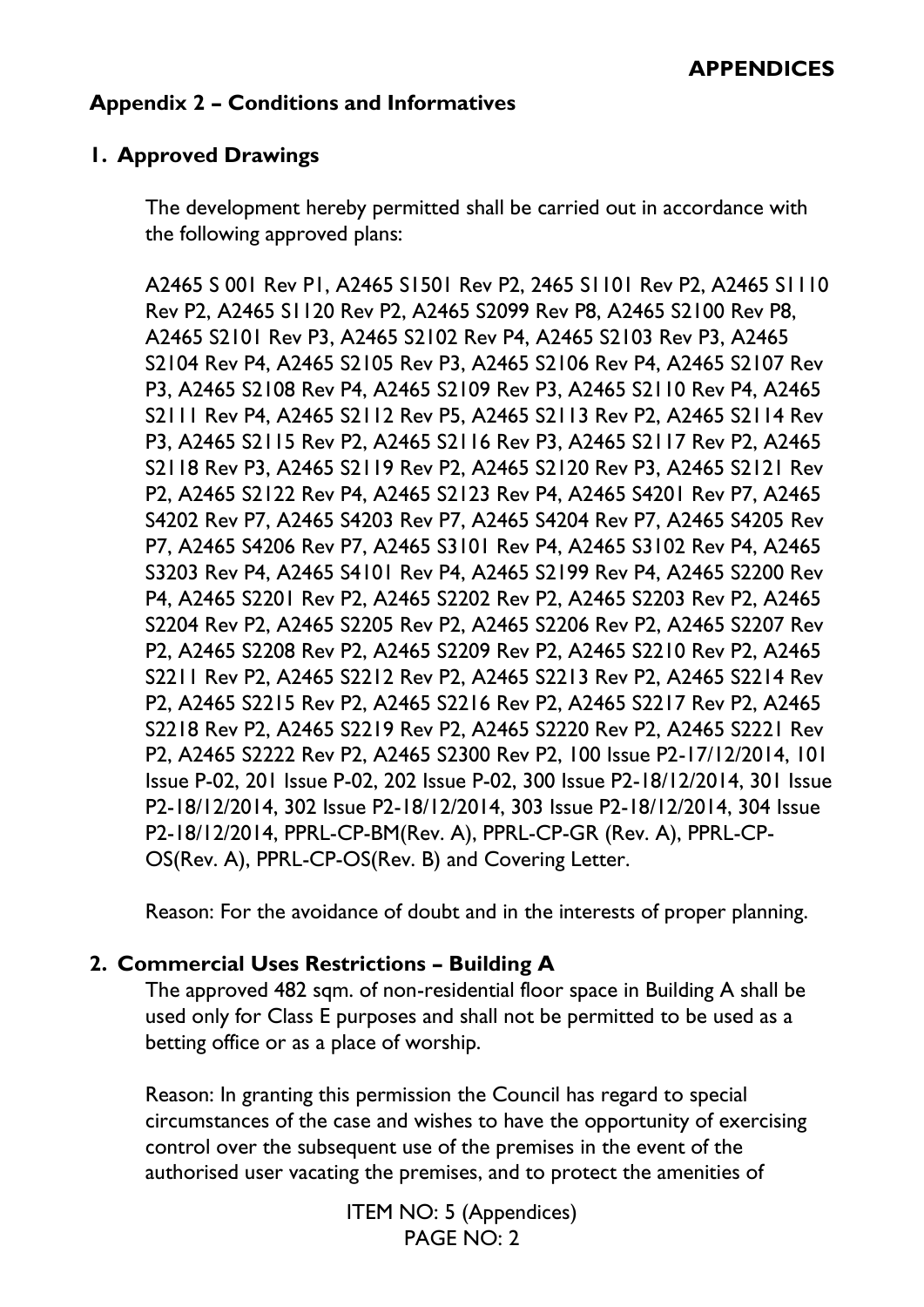neighbouring occupiers and ensure compliance with E(a) of the Royal Greenwich Local Plan: Core Strategy with Detailed Policies (July 2014).

# **3. Non-residential Range and Size Restrictions – Building A**

Details of the commercial uses in Building A, including their use class, hours of operation, times of deliveries and servicing shall be submitted to, and approved by, the Local Planning Authority prior to the occupation of such uses and thereafter shall be complied with.

Reason: In order to provide a mix of sustainable retail uses and to safeguard the amenities of neighbouring properties, particularly residential properties and the area generally and to ensure compliance with policies E(a) of the Royal Greenwich Local Plan: Core Strategy with Detailed Policies (July 2014).

# **4. Uses Restrictions – Building B**

The approved 471m² of commercial floor space in Building B shall be used only for a Nursery (E(f) Use) and for no other purpose including any other purpose in Class E(f) of the Schedule of the Town and Country Planning (Use Classes) Order 1987 and the Town and Country Planning (General Permitted Development) Order 1995 (as amended) (or any orders revoking, re-enacting or modifying these Orders).

Reason: In granting this permission the Council has regard to special circumstances of the case and wishes to have the opportunity of exercising control over the subsequent use of the premises in the event of the authorised user vacating the premises, and to protect the amenities of neighbouring occupiers and ensure compliance with E(a) of the Royal Greenwich Local Plan: Core Strategy with Detailed Policies (July 2014).

# **5. Nursery – internal and external layout**

Prior to the occupation of the nursery, full details of the Nursery, including the internal and external layout shall be submitted to, and approved by, the Local Planning Authority and thereafter shall be complied with.

Reason: In order to maintain the character and amenities of the area and to ensure compliance with Policies E(a) and DH1 of the Royal Greenwich Local Plan: Core Strategy with Detailed Policies (July 2014).

# **6. Nursery Management Strategy**

Prior to the occupation of the nursery, a Management Strategy for its use, including internal and external areas shall be submitted to and approved in writing by, the Local Planning Authority. The Management Plan shall set out: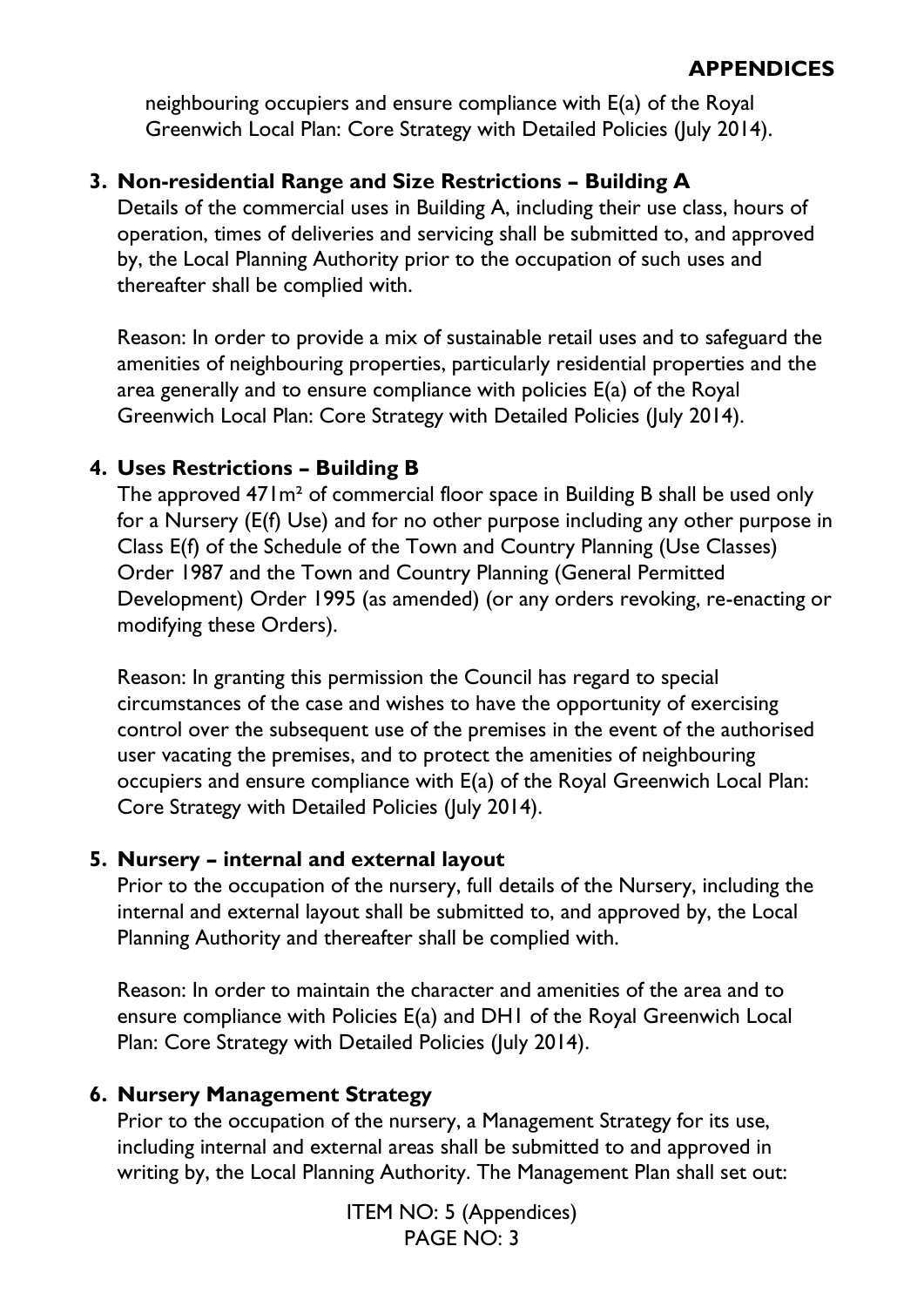- Hours of use;
- A list of activities to take place in the play space;
- How the children are managed;
- The Operators policies regarding outdoor play space; and
- Where equipment used in the play space is stored.

The operation of the use shall be in strict accordance with the details approved.

Reason: In order to maintain the character and amenities of the area and residential occupiers of the site and to ensure compliance with Policies E(a) and DH1 of the Royal Greenwich Local Plan: Core Strategy with Detailed Policies (July 2014).

*The details submitted under planning reference 19/1672/SD and approved on the 10.09.2021 are deemed to satisfy the requirements of this condition.* 

# **7. Demolition / Construction Method Statement**

Within three (3) months of the date of this planning permission, a demolition/construction method statement for the development shall be submitted to, and approved in writing by, the Local Planning Authority. The method statement should include details of the following:-

- Hours of work;
- Programme of works;
- Haulage routes;
- Use of the river for the removal of demolition waste and delivery of construction materials;
- Source of materials:
- Likely noise levels to be generated from plant;
- Details of any noise screening measures;
- Proposals for monitoring and reporting noise to the Local Planning Authority and procedures to be put in place where agreed noise levels are exceeded;
- Likely dust levels to be generated and any screening measures to be employed;
- Proposals for monitoring dust and controlling unacceptable releases to the Local Planning Authority;
- Wheel washing facilities and facilities for discharging the water;
- Piling methodology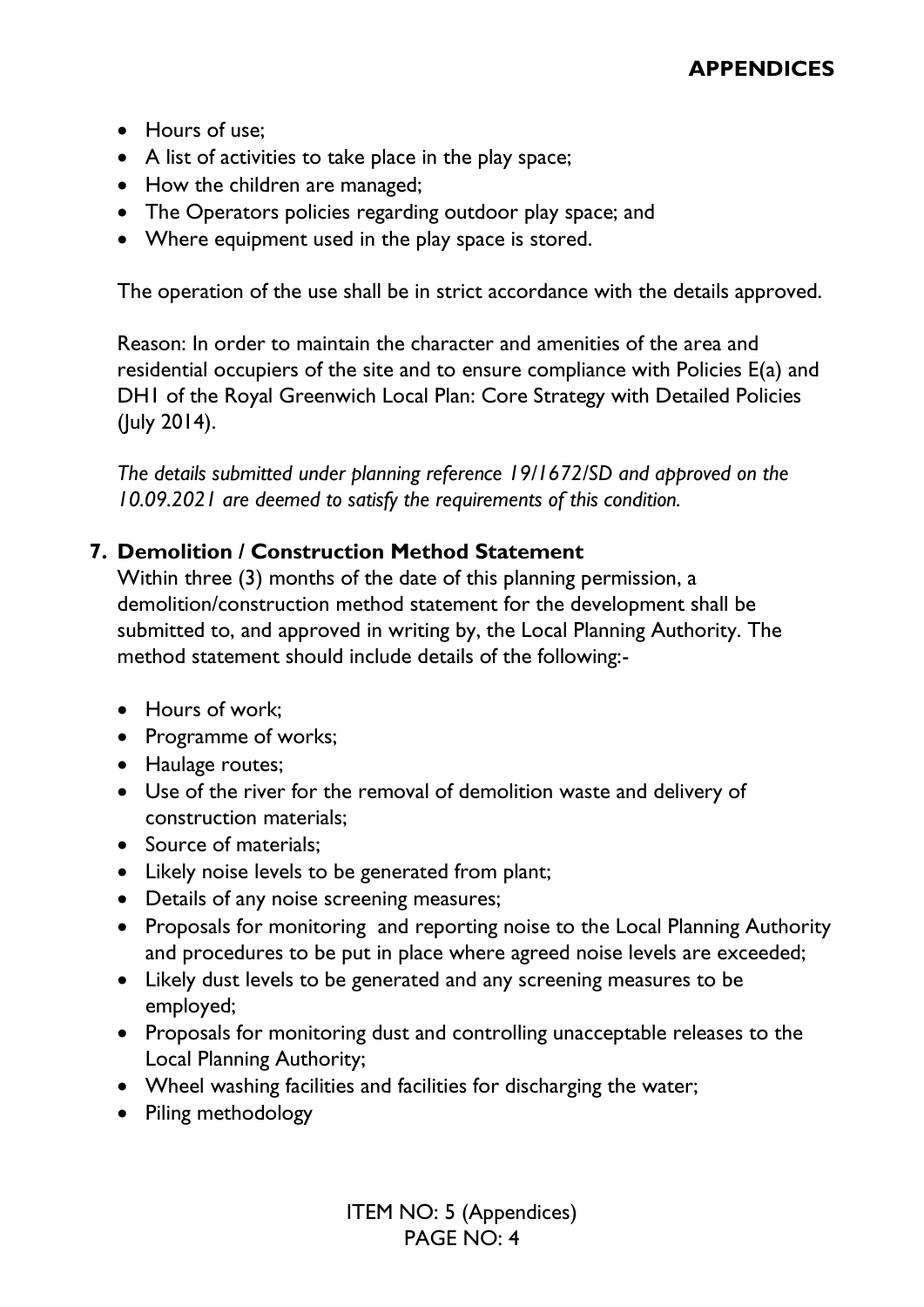- Identification of the roles and responsibilities with regard to managing and reporting on the construction phase sustainability measures and protection of any existing wildlife;
- Procedures to notify neighbouring properties of the commencement of phases of demolition or construction.

The above details can be found in the Council's Construction Site Noise Code of Practice (available on the Royal Borough of Greenwich website), The Mayor of London's 'The control of dust and emissions from construction and demolition' Best Practice Guidance November 2006 and also the BRE four part Pollution Control Guides 'Controlling particles and noise pollution from construction sites'.

Reason: To safeguard the amenities of neighbouring properties and the area generally and ensure compliance with E(a) of the Royal Greenwich Local Plan: Core Strategy with Detailed Policies (July 2014).

*The details submitted under planning reference 15/3980/SD and approved on the 15.10.2018 are deemed to satisfy the requirements of this condition.* 

#### **8. Materials**

The development shall be carried out in accordance with the details approved by the Local Planning Authority on the 17 May 2017 under planning submission of details reference 17/0195/SD.

Reason: To ensure the Local Planning Authority is satisfied with the external appearance of the buildings and to ensure compliance with Policy D4 of the London Plan (2021) and Policy DH1 of The Royal Borough of Greenwich Local Plan: Core Strategy with Detailed Policies (July 2014).

#### **9. BREEAM (for all non-residential uses) – Minimum Level**

The development hereby permitted shall be built to a minimum of BREEAM Very Good (or its successor).

Reason: In the interest of addressing climate change and securing sustainable development in accordance with policies: D3, SI1, SI2, SI3, SI4, SI7, SI12 and SI13 of the London Plan (2021); and policies DH1 and E1 of the Royal Greenwich Local Plan: Core Strategy with Detailed Policies (July 2014).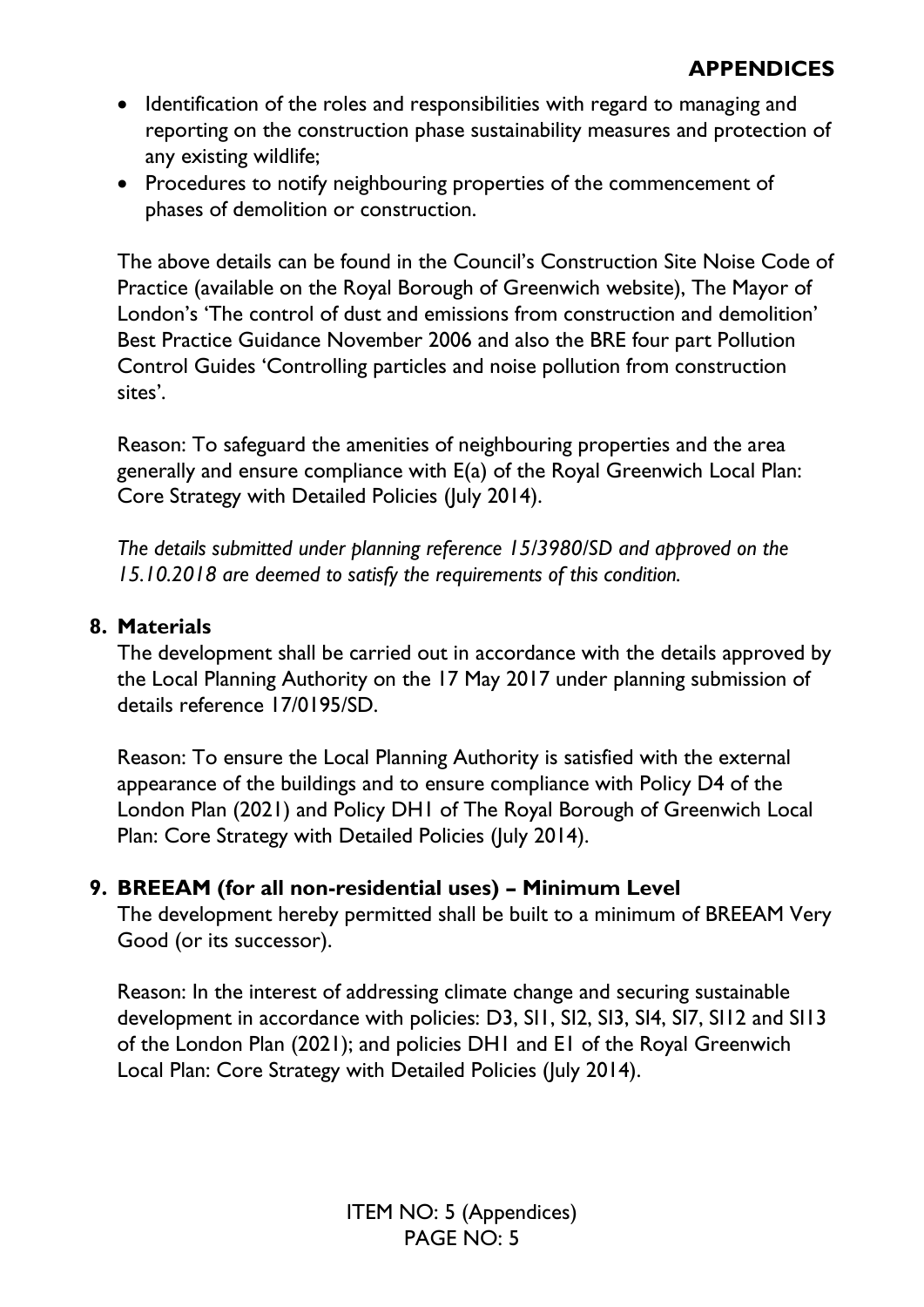# **10. BREEAM (for all non-residential uses) – Design Stage Assessment**

No relevant part of the development shall take place until a design Stage Assessment (under the BREEAM or its successor) has been carried out and a copy of the summary score sheet and interim BREEAM Certificate have been submitted to and approved in writing by, the Local Planning Authority. The assessment shall include measures to be undertaken to seek to achieve a rating of BREEAM Excellent. If a BREEAM Excellent rating is not achieved the Assessment shall make clear the reasons why.

Reason: In the interest of addressing climate change and securing sustainable development in accordance with policies: D3, SI1, SI2, SI3, SI4, SI7, SI12 and SI13 of the London Plan (2021); and policies DH1 and E1 of the Royal Greenwich Local Plan: Core Strategy with Detailed Policies (July 2014).

# **11. BREEAM (for all non-residential uses) – Post Construction Review Certificate**

Within three (3) months of first occupation of the relevant building, a copy of the summary score sheet and Post Construction Review Certificate (under BREEAM or its successor) shall be submitted to and approved in writing by, the Local Planning Authority, verifying that the agreed standards have been met.

Reason: In the interest of addressing climate change and securing sustainable development in accordance with policies: D3, SI1, SI2, SI3, SI4, SI7, SI12 and SI13 of the London Plan (2021); and policies DH1 and E1 of the Royal Greenwich Local Plan: Core Strategy with Detailed Policies (July 2014).

#### **12. Heating, Cooling and Power Networks**

The development shall be carried out in accordance with the details approved by the Local Planning Authority on the 17 February 2017 under planning submission of details reference 16/2436/SD.

Reason: To allow for the efficient distribution of energy, to minimise carbon dioxide emissions and to comply with London Plan policies SI2, SI3 of the London Plan 2021, policies DH1 and E1 of the Royal Greenwich Local Plan: Core Strategy with Detailed Policies (July 2014) and Greener Greenwich SPD (2014).

# **13. Future Connection to Heating, Cooling and Power Networks**

Within three (3) months of the date of this planning permission, full details demonstrating how the approved scheme has been designed to allow for the future connection to any neighbouring heating and cooling system and/or any private wire power network shall be submitted to and approved in writing by the Local Planning Authority.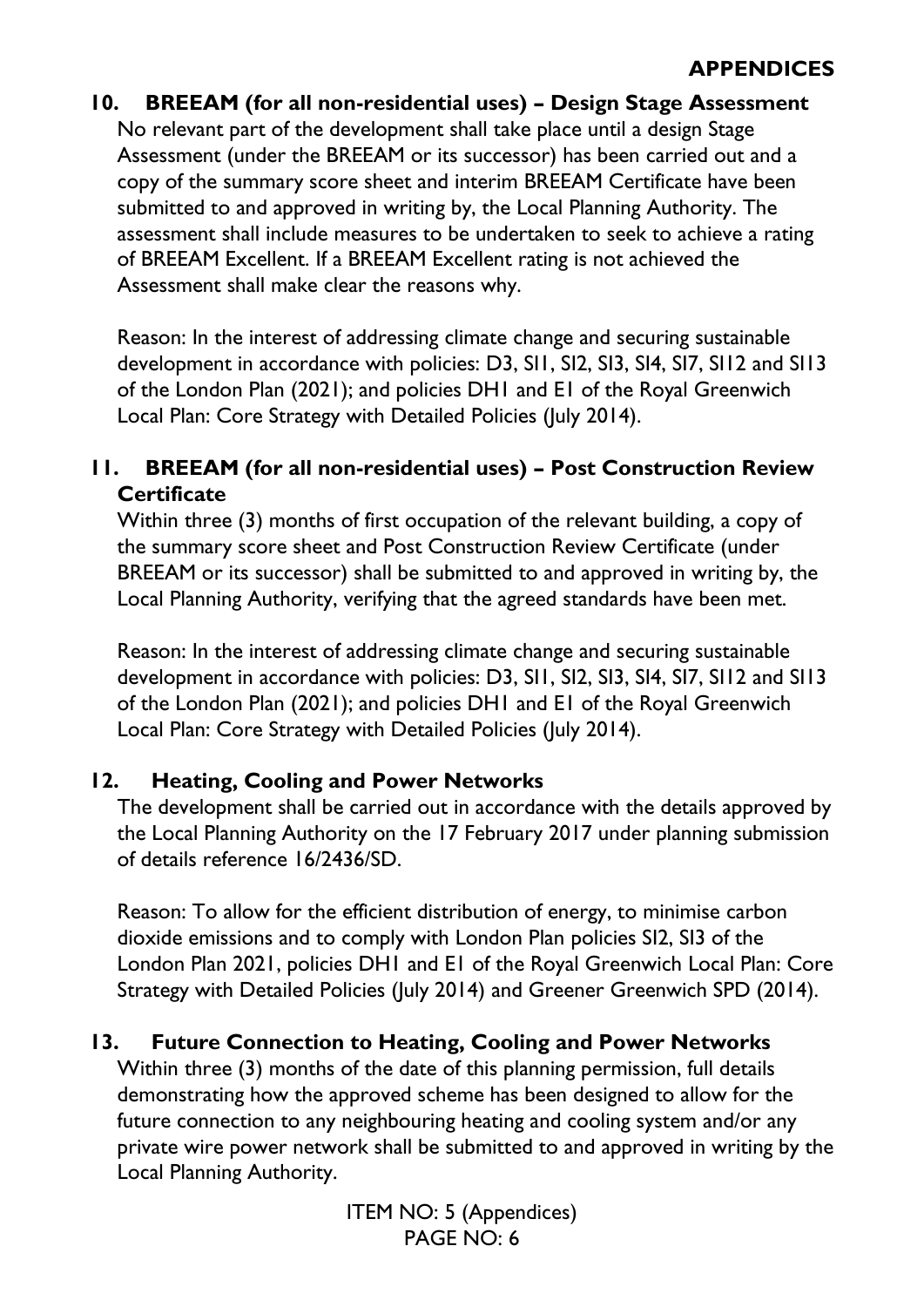Evidence that the approved scheme has been implemented shall be submitted to and approved by the Local Planning Authority prior to the issue of a certificate of practical completion.

The development shall only be carried out in accordance with the approved details.

Reason: To ensure that the allocated space for energy equipment within the development is designed to connect to an offsite heating and/or private wire network and to reduce emissions of greenhouse gases in accordance with policies SI2, SI3 of the London Plan 2021, policies DH1 and E1 of the Royal Greenwich Local Plan: Core Strategy with Detailed Policies (July 2014), the Mayor's Sustainable Design and Construction SPG (2014) and Greener Greenwich SPD (2014).

*The details submitted under planning reference 21/3653/SD and approved on the 17.12.2021 are deemed to satisfy the requirements of this condition.* 

# **14. Brown Roof**

Full details of a brown roof shall be submitted to and approved in writing by the Local Planning Authority prior to the implementation of the relevant part of the development hereby approved. The brown roof must provide/comprise of at least the following:

- a) a base mixture of crushed brick or concrete aggregate from the original site graded from 25mm to dust;
- b) contain a collection of larger aggregate items 40-75mm;
- c) contain larger boulders;
- d) be contoured from heights of at least 5cm to 15cm;
- e) have a gravel base and drainage points;
- f) have a protective rubber membrane;
- g) be allowed to colonise naturally or allow interspersed seed mix if appropriate;
- h) consist of material from the site itself and allowed to sit on site during construction;
- i) areas of bare shingle, areas of sand for burrowing invertebrates and individual logs or log piles;
- j) mould dune sand and compacted crushed brick and concrete in gentle slope formation; and
- k) A report from a suitable qualified ecologist specifying how the brown roof has been developed for biodiversity with details of landscape features and a roof cross section.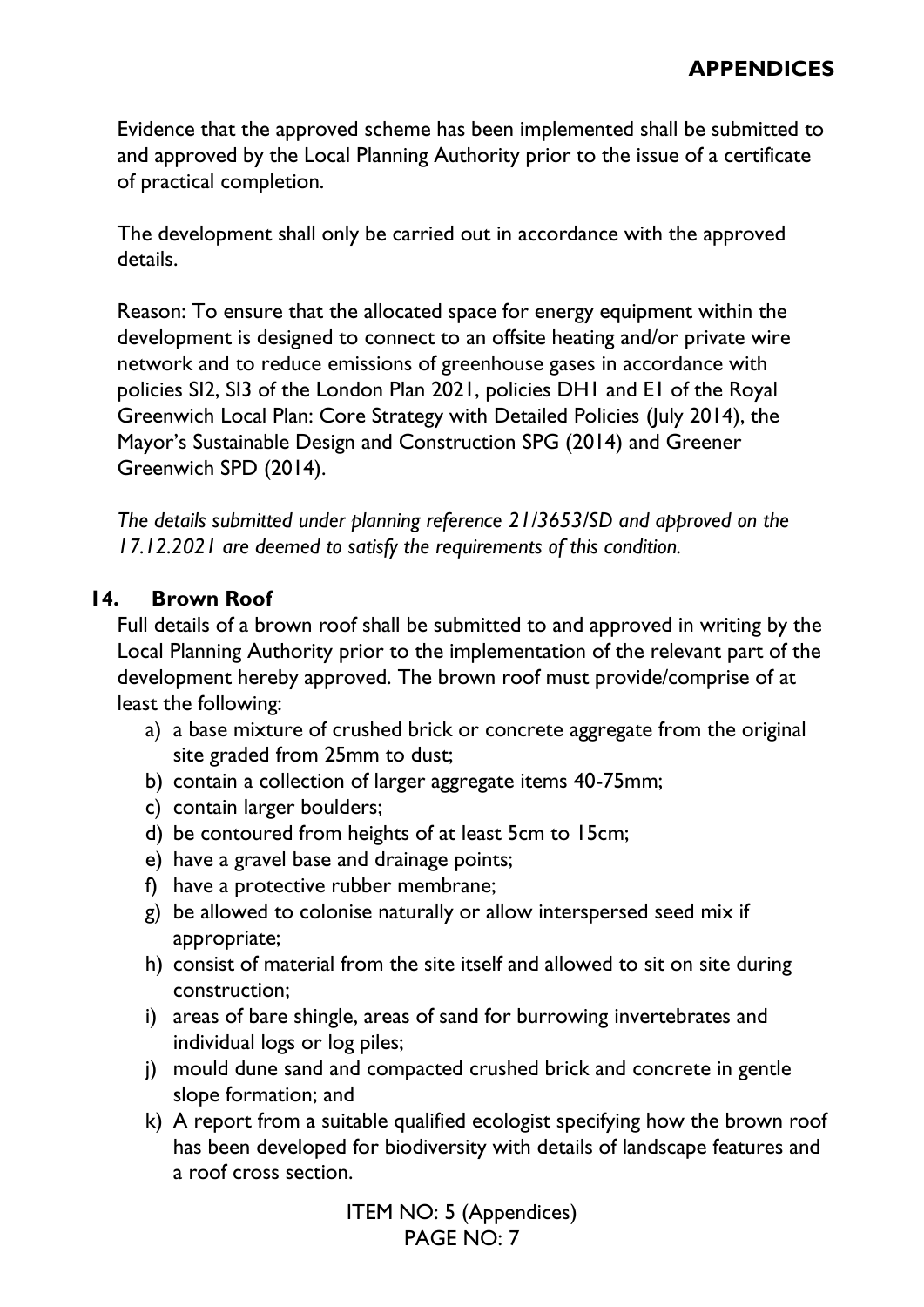The development shall only be carried out in accordance with the approved details.

Evidence that the brown roof has been installed in accordance with the details above should be submitted to and approved by the Local Planning Authority prior to first occupation.

Reason: To provide insulation and to contribute towards enhancing biodiversity, reducing flood risk and improving the aesthetic value of the development as well as resident's well-being and comply with London Plan (2021) policies G1 (Green Infrastructure), G5 (Urban Greening), SI13 (Sustainable Drainage) and G6 (Biodiversity and Access to Nature) and policies OS4 (Biodiversity), DH1 (Design) and E(f) Living Roofs and Walls of the Royal Greenwich Core Strategy and Detailed Policies 2014.

*The details submitted under planning reference 19/1311/SD and approved on the 03.12.2019 are deemed to satisfy the requirements of this condition.* 

# **15. Water Supply Infrastructure Impact Study**

The development shall be carried out in accordance with the details approved by the Local Planning Authority on the 01 June 2016 under planning submission of details reference 15/3968/SD.

Reason: To ensure that the water supply infrastructure has sufficient capacity to cope with the/this additional demand in line with Policy D2 of the London Plan (2021).

# **16. Piling Method Statement**

No impact piling or any other foundation designs using penetrative methods shall take place until a piling method statement (detailing the depth and type of piling or other foundation designs to be undertaken and the methodology by which such piling or foundation designs will be carried out, including measures to prevent and minimise the potential for damage to subsurface water infrastructure, the programme for the works, sufficient information to demonstrate that there is no resultant unacceptable risk to groundwater) has been submitted to and approved in writing by the Local Planning Authority in consultation with Thames Water and the Environment Agency. Any piling must be undertaken in accordance with the terms of the approved piling method statement.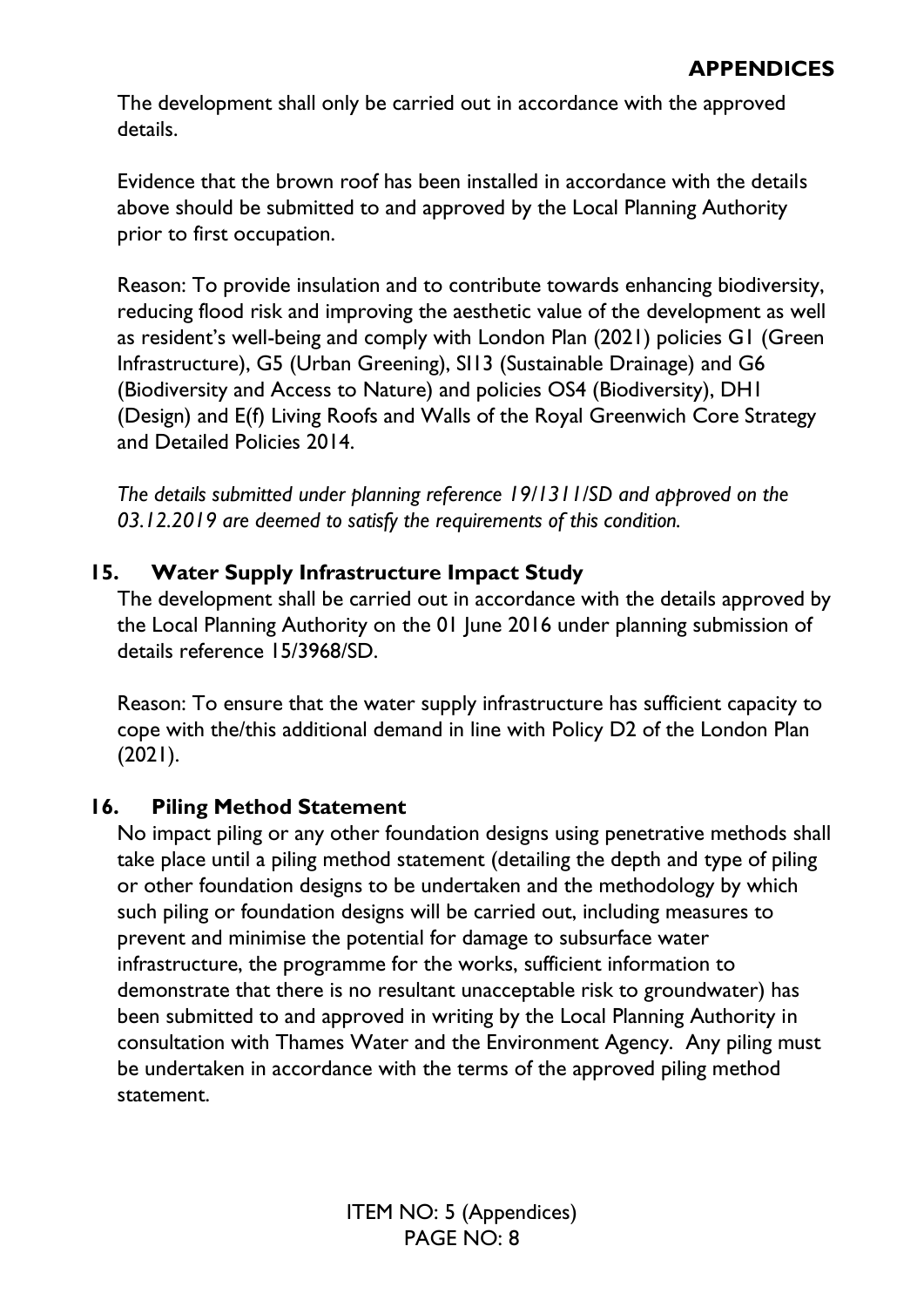Reason: The proposed works will be in close proximity to underground water and sewerage utility infrastructure. Piling has the potential to impact on local underground water and sewerage utility infrastructure. To minimise disturbance of any existing contamination and the protection of groundwater in the underlying Aquifers; and to ensure underground water and sewerage utility infrastructure are not damaged; and to ensure compliance with Policy E(e) of the Royal Greenwich Local Plan: Core Strategy with Detailed Policies (2014); and policy SI 5 of the London Plan (2021).

*The details submitted under planning reference 16/0697/SD and approved on the 17.06.2016 are deemed to satisfy the requirements of this condition.* 

# **17. Lifetime Homes**

The relevant part of the development shall be carried out in accordance with the details approved by the Local Planning Authority on 17 February 2017 under planning submission of details reference 17/0040/SD.

Reason: To comply with policy H5 of the Royal Greenwich Local Plan: Core Strategy with Detailed Policies (July 2014).

# **18. Wheelchair Standards**

The relevant part of the development shall be carried out in accordance with the details approved by the Local Planning Authority on 17 February 2017 under planning submission of details reference 17/0041/SD.

Reason: To accord with Policy D7 of the London Plan 2021 as amended and Policy H5 of the Royal Greenwich Core Strategy and Detailed Policies 2014.

# **19. Cycle and Motor-cycle Parking – Residential, Community and Retail Uses**

The development shall be carried out in accordance with the details approved by the Local Planning Authority on 16 February 2017 under planning submission of details reference 16/2106/SD.

Reason: To promote sustainable travel in line with policy T5 of the London Plan 2021 and Policies IM4, IM(b) and IM(c) of the Royal Greenwich Local Plan: Core Strategy with Detailed Policies (2014).

# **20. Electric Car Charging Points**

Details of the electric vehicle charging points (EVCP) to be provided within the scheme shall be submitted to and approved in writing by the local planning authority prior to the occupation of the relevant part of the development.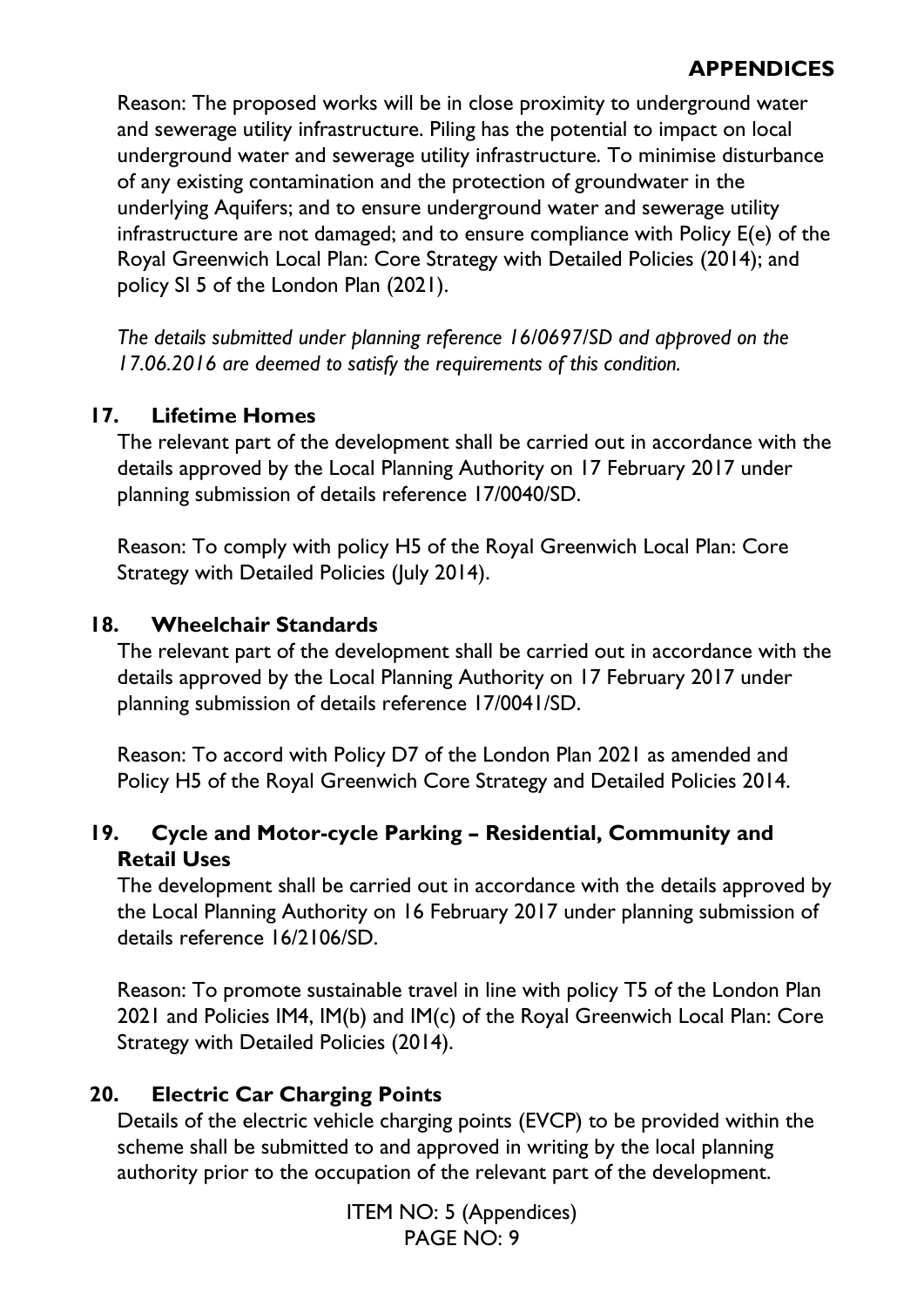Electric charging spaces will be provided for 20% of the total number of residential car parking spaces, with a potential provision for an extra 20% of residential car parking spaces. The submitted details shall thereafter be implemented in strict accordance with the approved details, prior to the occupation of the development.

Reason: To ensure safe and secure off-street parking is maintained and managed to the satisfaction of the Council and to ensure compliance with Policy T6 of the London Plan (2021) and Policies IM4 and IM(c) of the Royal Greenwich Local Plan: Core Strategy with Detailed Policies (2014).

*The details submitted under planning reference 18/3094/SD and approved on the 20.08.2021 are deemed to satisfy the requirements of this condition.* 

# **21. Construction Logistic Plan (CLP)**

Within three (3) months of the date of this planning permission, a detailed Construction Logistics Plan (CLP - to include but not be limited to, details of the excepted number of lorry movements, routes taken and measures to reduce the impact on Creek Road and the rest of London's road network) shall be submitted to, and approved in writing by, the Local Planning Authority in consultation with Transport for London.

The CLP shall in all respects be implemented in accordance with the details approved pursuant to this condition.

Reason: In the interests of the amenities of neighbouring properties, pedestrian and highway safety and sustainable travel in line with Policy T4, T7 and D11 of the London Plan (2021) and Policies E(c) and IM4 of the Royal Greenwich Local Plan: Core Strategy with Detailed Policies (2014).

*The details submitted under planning reference 18/4295/SD and approved on the 16.05.2019 are deemed to satisfy the requirements of this condition.* 

# **22. Surface Water Drainage**

The development shall be carried out in accordance with the details approved by the Local Planning Authority on the 27 October 2016 under planning submission of details reference 16/1128/SD.

Reason: To mitigate against the consequences and probability of flooding and to ensure compliance with Policy SI 13 of the London Plan (2021) and Policies E2 and E3 of the Royal Greenwich Local Plan: Core Strategy with Detailed Policies  $(2014).$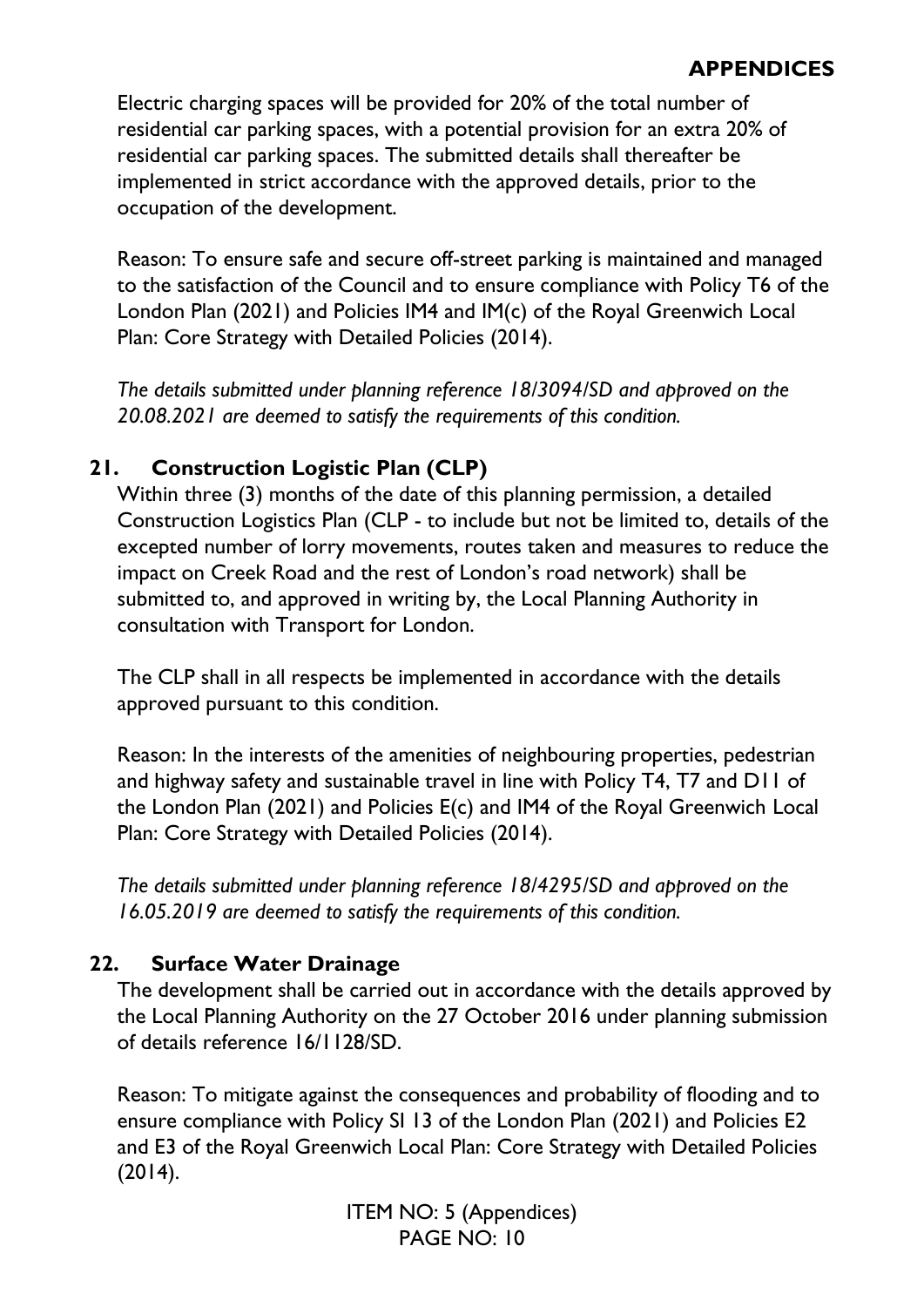# **23. Location of the tie rods of the tidal defences**

The development shall be carried out in accordance with the details approved by the Local Planning Authority on the 02 June 2016 under planning submission of details reference 16/0816/SD.

Reason: To protect the integrity of the tidal defences and prevent an increased risk of flooding.

# **24. Finished Floor Levels**

Residential finished floor levels for the south (Block B) and north (Block A) towers of the development shall be set no lower than 11.25mAOD and 12.25mAOD, respectively, as detailed in Section 10.11 of the approved Flood Risk Assessment (FRA) by RPS (dated December 2014).

Reason: To reduce the risk of flooding to the proposed development and future occupants.

# **25. New Flood Defences and Intertidal Terraces – Full details and Working Method Statement**

Within three (3) months of the date of this planning permission, full details and a working method statement to cover installation of the new flood defences and intertidal terraces shall be submitted to and approved in writing by, the Local Planning Authority, in consultation with the Environment Agency and the Port of London Authority. The method statement shall include, but not be limited to the following requirements:

- timing of works;
- methods used for all channel, bankside water margin works;
- machinery (location and storage of plant, materials and fuel, access routes, access to banks etc.);
- protection of areas of ecological sensitivity and importance;
- site supervision;
- How the terracing is designed to restrict public access to the terrace;
- The tidal terrace must be inundated during most high tides and therefore the lower terrace should be at or below Mean High Water Neaps;
- The design should demonstrate how any contaminated land will be contained to prevent contamination being released into the Creek;
- The terrace planting must be appropriately designed for the category of water, to be able to withstand waves and wash, and protected from causing an underwater hazard by being appropriately marked;
- Planting must be restricted to native species;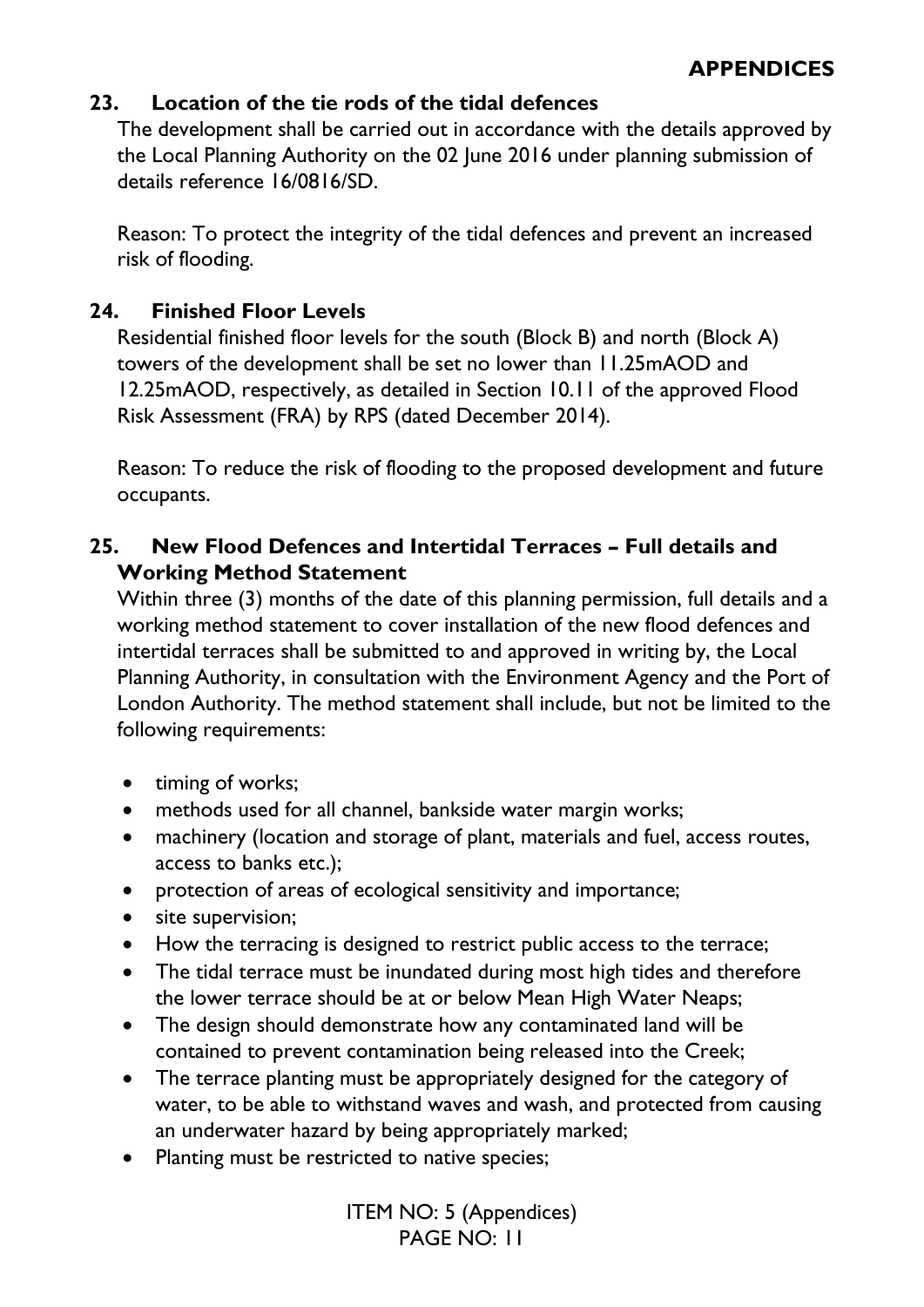- A perpetual maintenance regime should be implemented for the terracing to ensure the success of the planting and to ensure that there is no build-up of rubbish and litter on the terraces.
- Intertidal terracing design, construction and operation should follow the best practice guidance provided in the Environment Agency document "Estuary Edges – Ecological Design Guidance".

Thereafter, the development shall be carried out in accordance with the approved scheme.

Reason: To ensure new flood defences are suitably constructed.

*It is advised that a condition discharge application is current under consideration by the council under planning reference 19/1558/SD.* 

# **26. Open Space / Landscaping**

Full details of the open space and the design and landscaping of all areas in the relevant part of the development, including hard and soft surfacing and means of enclosure, lighting and furniture shall be submitted to, and approved in writing by, the Local Planning Authority before the relevant part of the development is commenced. The details shall also demonstrate (but not be limited to) how the mitigation measures identified in Chapter 13 of the Environmental Report (December 2014), interaction with neighbouring sites and details of reed banks (high and low tides) have been incorporated into the landscaping design.

Reason: In order to improve the character and amenities of the area and ensure compliance with OS(g) of the Royal Greenwich Local Plan: Core Strategy with Detailed Policies (July 2014).

*The details submitted under planning reference 19/0340/SD and approved on the 23.09.2019 are deemed to satisfy the requirements of this condition.* 

# **27. Trees**

Any trees or plants which die within a period of five (5) years from the completion of the development, are removed or become seriously damaged or diseased shall be replaced in the next planting season with others of similar size and species.

Reason: In order to improve the character and amenities of the area and ensure compliance with DH1 and CH1 of the Royal Greenwich Local Plan: Core Strategy with Detailed Policies (July 2014).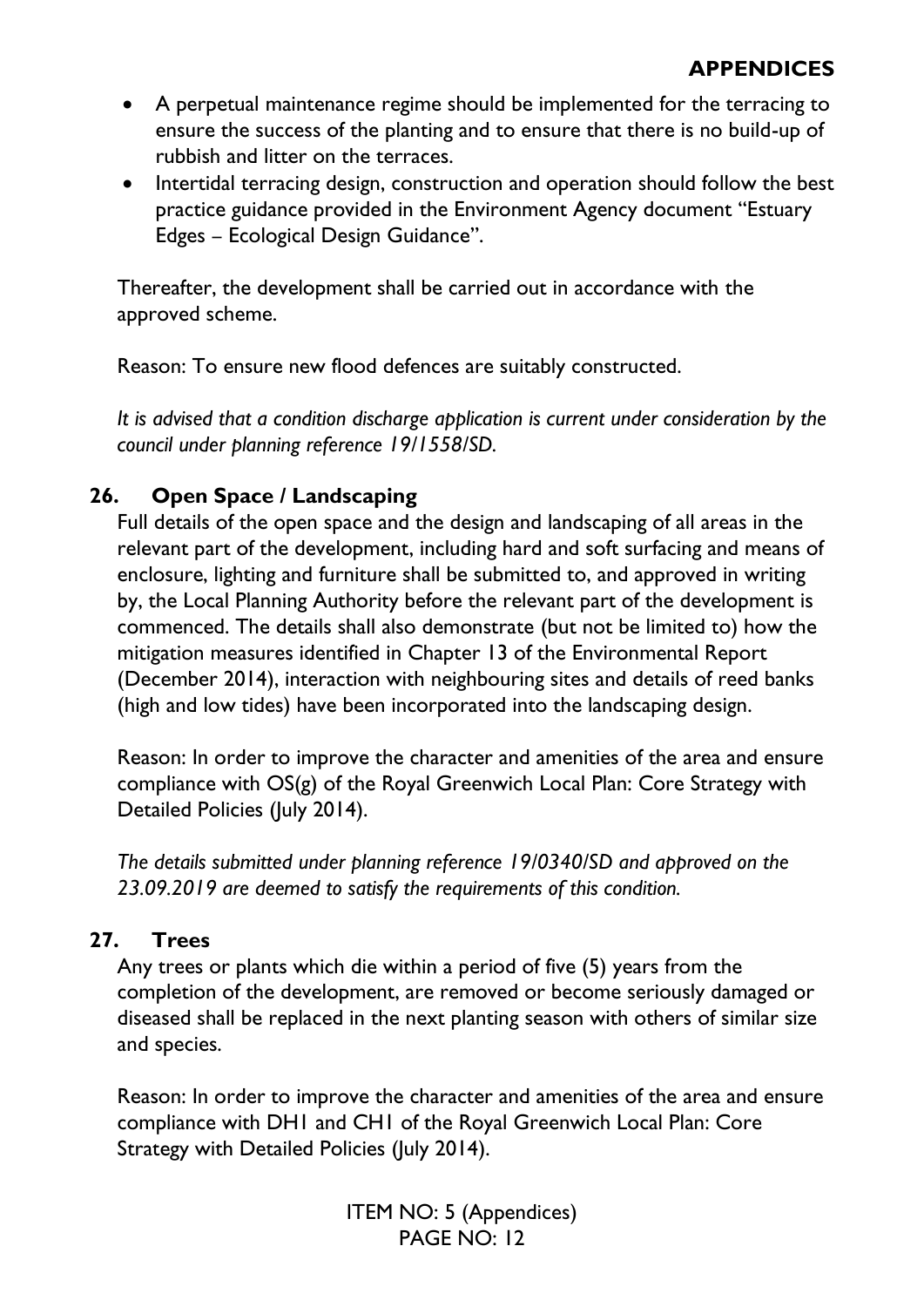# **28. Landscape and Ecology Management Plan**

Within three (3) months of the date of this planning permission, a Landscape and Ecology Management Plan, including long- term design objectives, management responsibilities and maintenance schedules for all landscaped areas (except privately owned domestic gardens), shall be submitted to and approved in writing, by the Local Planning Authority. The Landscape Management Plan shall be carried out as approved.

Reason: To ensure the protection of wildlife and supporting habitat and enhance the nature conservation value of the site and character of the area and to secure opportunities for the enhancement of the ecological value of the site in line with policies G5, G6 and G7 of the London Plan (2021) and Core Strategy policy OS4 (Biodiversity), the Mayor's Sustainable Design and Construction SPG (2014) and Greener Greenwich SPD (2014).

*The details submitted under planning reference 19/0030/SD and approved on the 05.11.2021 are deemed to satisfy the requirements of this condition.* 

# **29. Remediation Strategy**

Within three (3) months of the date of this planning permission, a remediation strategy that includes the following components to deal with the risks associated with contamination of the site shall each be submitted to and approved, in writing, by the Local Planning Authority:

- 1. A preliminary risk assessment which has identified:
	- all previous uses;
	- potential contaminants associated with those uses;
	- a conceptual model of the site indicating sources, pathways and receptors;
	- potentially unacceptable risks arising from contamination at the site.
- 2. A site investigation scheme, based on (1) to provide information for a detailed assessment of the risk to all receptors that may be affected, including those off site.
- 3. The results of the site investigation and the detailed risk assessment referred to in (2) and, based on these, an options appraisal and remediation strategy giving full details of the remediation measures required and how they are to be undertaken.
- 4. A verification plan providing details of the data that will be collected in order to demonstrate that the works set out in the remediation strategy in (3) are complete and identifying any requirements for longer-term monitoring of pollutant linkages, maintenance and arrangements for contingency action.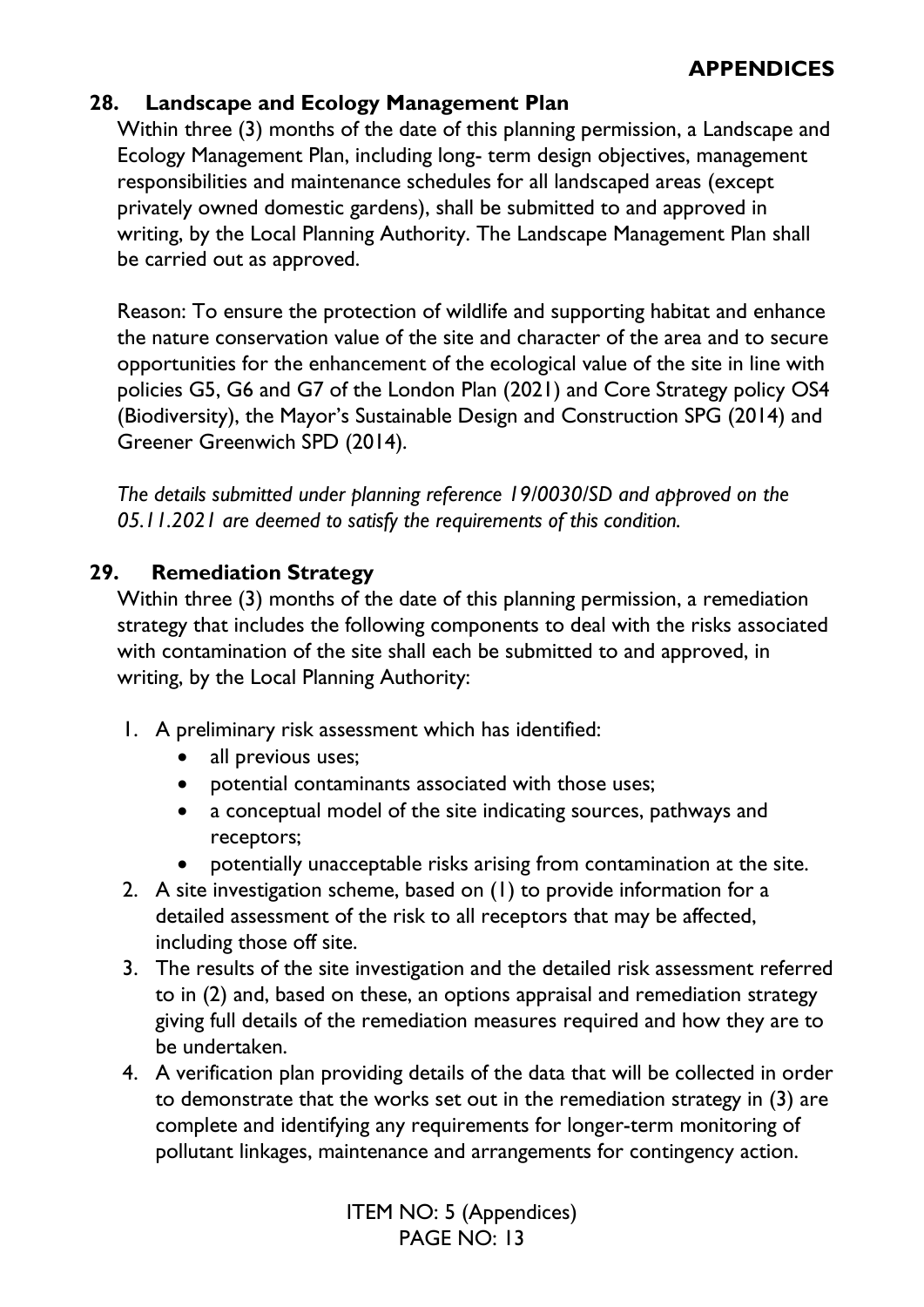The scheme shall be implemented as approved.

Reason: To ensure that development is carried out in line with the requirements of the NPPF with regard to protecting controlled waters in the Deptford Creek and underlying principal and secondary aquifers from historic contamination.

*The details submitted under planning reference 18/4296/SD and approved on the 05.11.2021 are deemed to satisfy the requirements of this condition.* 

# **30. Verification Report**

No occupation of any part of the permitted development shall take place until a verification report demonstrating completion of works set out in the approved remediation strategy and the effectiveness of the remediation shall be submitted to and approved, in writing, by the Local Planning Authority. The report shall include results of sampling and monitoring carried out in accordance with the approved verification plan to demonstrate that the site remediation criteria have been met. It shall also include any plan (a "long-term monitoring and maintenance plan") for longer-term monitoring of pollutant linkages, maintenance and arrangements for contingency action, as identified in the verification plan. The long-term monitoring and maintenance plan shall be implemented as approved.

Reason: To ensure that development is carried out in line with the requirements of the NPPF with regard to protecting controlled waters in the Deptford Creek and underlying principal and secondary aquifers from historic contamination.

*The details submitted under planning reference 18/4305/SD and approved on the 05.11.2021 are deemed to satisfy the requirements of this condition.* 

# **31. Reporting of Unexpected Contamination**

If, during development, contamination not previously identified is found to be present at the site then no further development shall be carried out until the developer has submitted and obtained written approval from the Local Planning Authority for, an amendment to the remediation strategy detailing how this unsuspected contamination shall be dealt with.

Reason: To ensure that environmental and health risks have been satisfactorily managed so that the site is deemed suitable for use; in accordance with the aims of the National Planning Policy Framework (NPPF); and with Policy E(e) of the Royal Borough of Greenwich Local Plan: Core Strategy with Detailed Policies (2014); and policy SD1 of the London Plan (2021).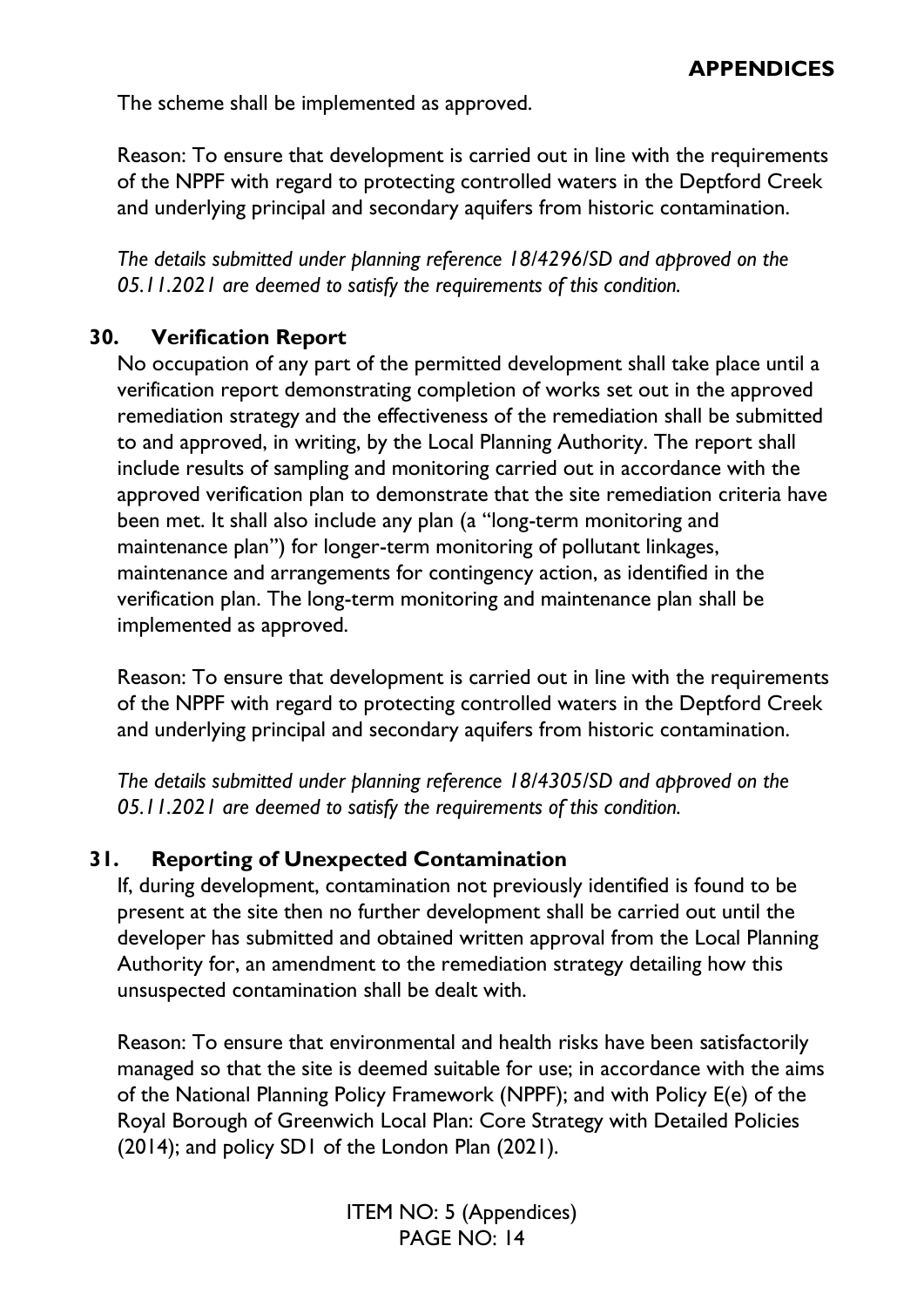# **32. Programme of Geo-archaeological Evaluation**

The development shall be carried out in accordance with the details approved by the Local Planning Authority on the 24 May 2016 under planning submission of details reference 15/3982/SD.

Reason: In order to safeguard any archaeological interest that may survive onsite in line with paragraphs 192, 194 and 202 of the NPPF (2021), Policy HC1 of the London Plan (2021), Policies DH(M) of the Royal Greenwich Local Plan: Core Strategy with Detailed Policies 2014.

# **33. Riparian Life Saving Equipment**

Prior to the first occupation of the development, full details of the provision of riparian lifesaving equipment to a standard recommended in the 1991 Hayes Report into the Inquiry into River Safety, or such other equivalent standard, shall be submitted to and approved in writing, by the Local Planning Authority, in consultation with the Port of London Authority. The details approved pursuant to this condition shall be implemented first prior to the commencement of the use of any part of the site for the development.

Reason: In the interests of creating a safe riverside walk and to ensure compliance with CH1 Royal Greenwich Local Plan: Core Strategy with Detailed Policies (July 2014).

*The details submitted under planning reference 19/1556/SD and approved on the 10.09.2021 are deemed to satisfy the requirements of this condition.* 

# **34. Lighting Strategy**

Full details of lighting and external illumination for the relevant part of the development shall be submitted to, and approved in writing by, the Local Planning Authority prior to the commencement of the relevant part of the development. Such details shall demonstrate that the lighting will be bat-friendly.

The development shall only be carried out in accordance with the approved details.

Reason: In order to safeguard the general amenities of the local area, safety of vessels navigating the Deptford Creek and to ensure compliance CH1 and OS(g) of the Royal Greenwich Local Plan: Core Strategy with Detailed Policies (July 2014).

*The details submitted under planning reference 19/0339/SD and approved on the 11.11.2021 are deemed to satisfy the requirements of this condition.*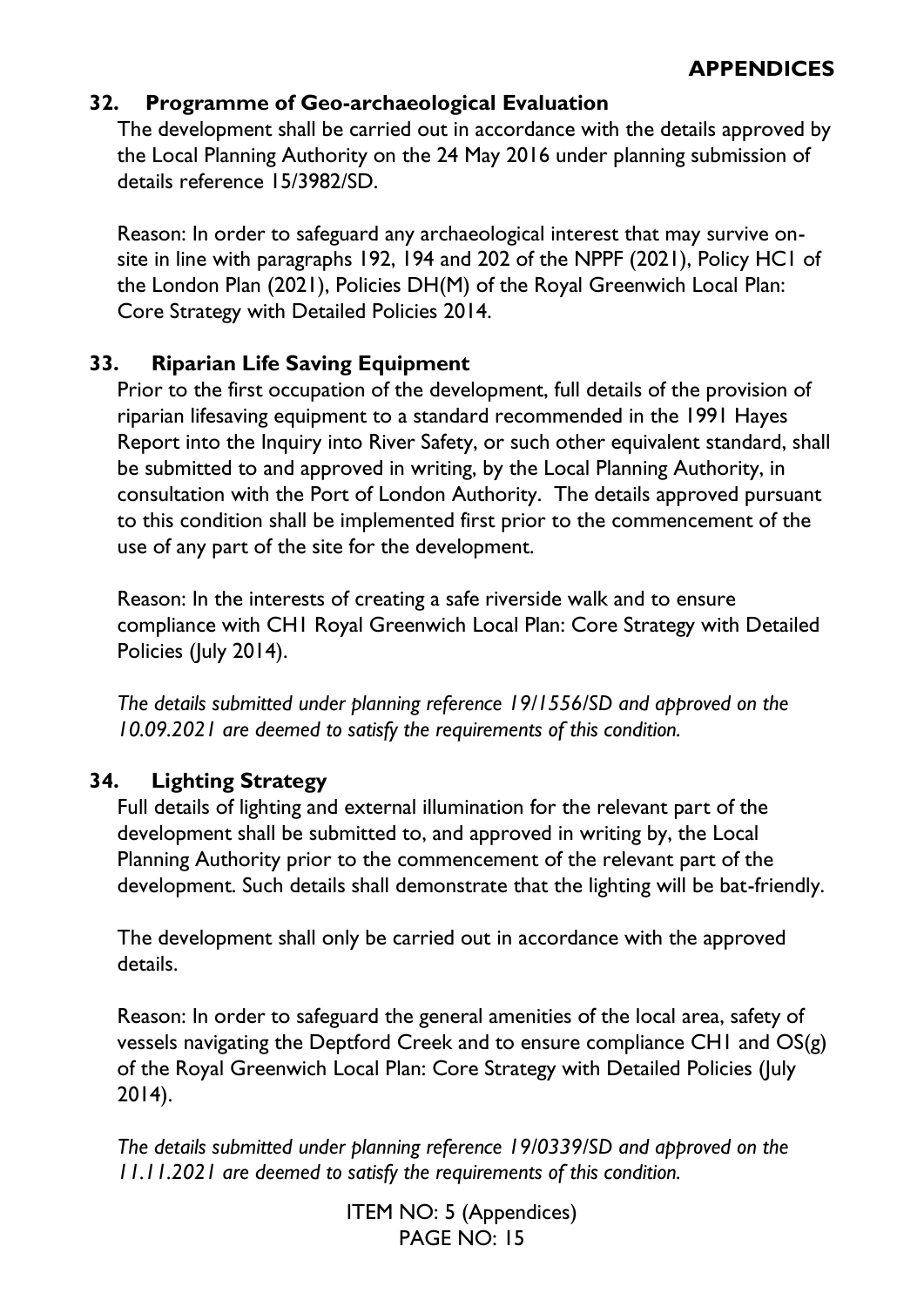# **35. Lighting Restrictions**

There shall be no light spill into the watercourse or adjacent river corridor habitat. To achieve this, and to comply with sustainability, artificial lighting should be directional and focused with cowlings to light sources in close proximity to the river corridor.

Reason: In order to minimise light overspill to the water course to maintain the safety of vessels navigating Deptford Creek and to minimise any impacts on river ecology, ensuring compliance with OS(h) and IM3 of the Royal Greenwich Local Plan: Core Strategy with Detailed Policies (July 2014).

# **36. Car Park Management Plan**

The relevant part of the development hereby approved shall not be occupied until a car park management plan (including but not limited to details of disabled parking bays and details of car club provision) relating to that part of the development has been submitted to, and approved in writing by, the Local Planning Authority. The car park management plan shall be carried out as approved.

Reason: To ensure safe and secure off-street parking is maintained and managed to the satisfaction of the Council and to ensure compliance with Policy T6 of the London Plan (2021) and Policies IM4 and IM(c) of the Royal Greenwich Local Plan: Core Strategy with Detailed Policies (2014).

*The details submitted under planning reference 19/0267/SD and approved on the 20.08.2021 are deemed to satisfy the requirements of this condition.* 

# **37. Refuse - residential**

The refuse storage and recycling facilities and refuse collection arrangement for the residential units shall be constructed in strict accordance with drawing no. A2465 S2099 Rev. P8 (Proposed Lower Ground Floor Plan) and details submitted within the Refuse Strategy (December 2014).

Reason: In order that the Council may be satisfied with the details of the proposal and ensure compliance with DH1 of the Royal Greenwich Local Plan: Core Strategy with Detailed Policies (July 2014).

# **38. Refuse – non-residential uses**

Full details of the refuse storage and recycling facilities and refuse collection arrangements for all non-residential uses, shall be submitted to, and approved in writing by, the Local Planning Authority before the relevant part of the site is commenced. The storage and recycling facilities and arrangements shall in all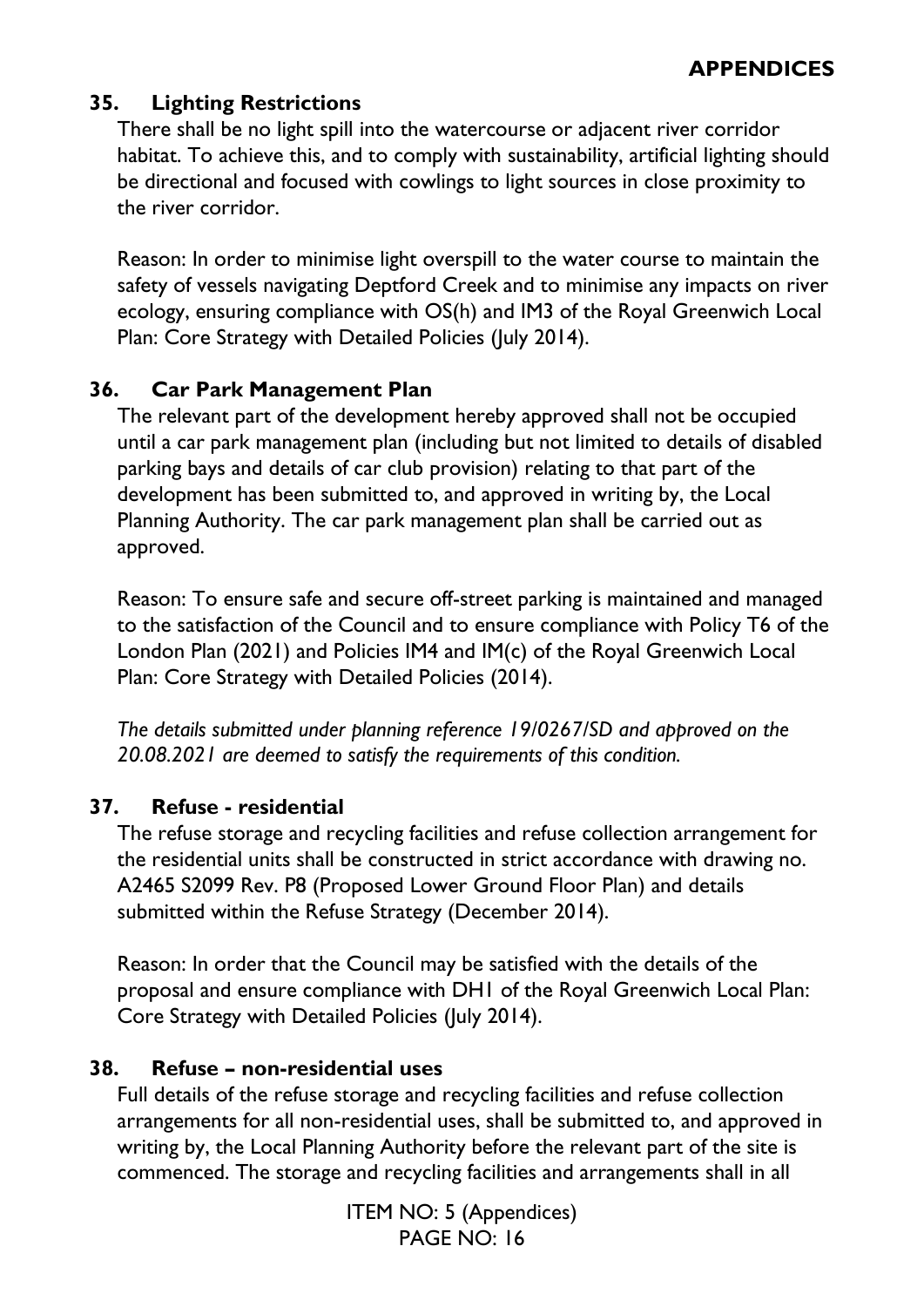respects be constructed in strict accordance with the approved details before the building is first occupied.

Reason: In order that the Council may be satisfied with the details of the proposal and ensure compliance with DH1 of the Royal Greenwich Local Plan: Core Strategy with Detailed Policies (July 2014).

*The details submitted under planning reference 19/1671/SD and approved on the 20.08.2021 are deemed to satisfy the requirements of this condition.* 

# **39. Accessibility**

Prior to the commencement of the relevant part of the development, full details of access arrangements for the development for people with mobility difficulties shall be submitted to, and approved in writing by, the Local Planning Authority. The development shall be completed in accordance with such details.

Reason: To accord with Policy D7 of the London Plan 2021 as amended and Policy H5 of the Royal Greenwich Core Strategy and Detailed Policies 2014.

*The details submitted under planning reference 19/1943/SD and approved on the 19.09.2019 are deemed to satisfy the requirements of this condition.* 

# **40. Overheating**

The development shall be carried out in accordance with the details approved by the Local Planning Authority on the 14 September 2016 under planning submission of details reference 16/0055/SD.

Reason: To ensure that the non-residential development, hereby approved, is energy efficient and to reduce reliance on cooling and the risk of overheating in line with policy SI4 of the London Plan 2021, and policies DH1 and E1 of the Royal Greenwich Local Plan: Core Strategy with Detailed Policies (July 2014).

# **41. Legible Signage**

Full details of a scheme of Legible Signage (including their design and location) shall be submitted to, and approved in writing by, the Local Planning Authority prior to the commencement of the relevant part of the development. The signage strategy shall be implemented in accordance with the approved details, prior to the use of the public areas.

Reason: In order to ensure that people are aware of the pedestrian and cycle routes, location of the Railway, DLR, buses, other services and facilities, whilst maintaining the character and amenities of the area and ensure compliance with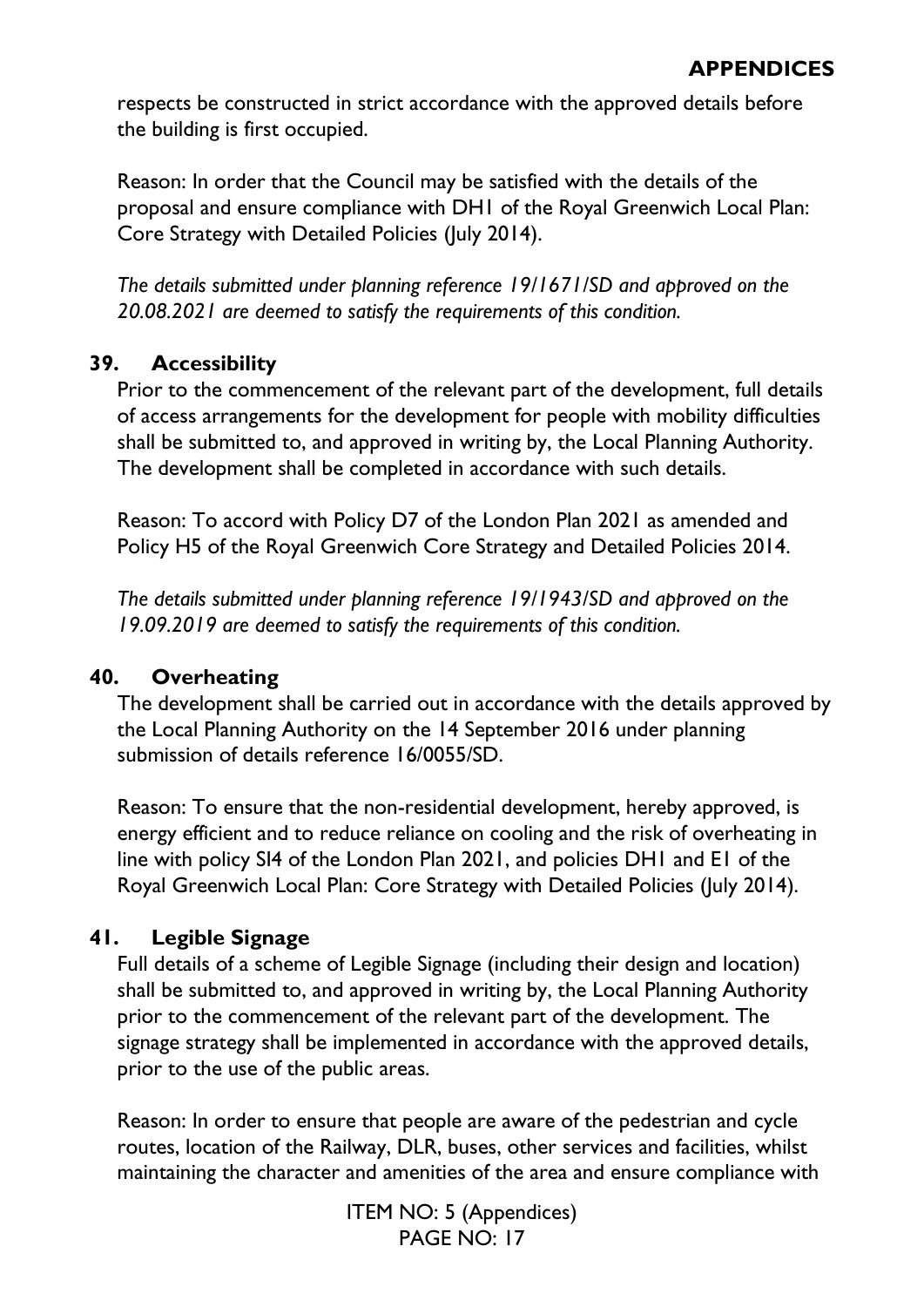DH1 of the Royal Greenwich Local Plan: Core Strategy with Detailed Policies (July 2014).

*The details submitted under planning reference 19/1670/SD and approved on the 03.12.2019 are deemed to satisfy the requirements of this condition.* 

# **42. Floor to Ceiling Heights**

Details of the final finished floor to ceiling height on all of the dwellings shall be submitted to and approved in writing, by the Local Planning Authority prior to the implementation of the relevant part of development, ensuring a minimum of 2.5 metres is provided. The development shall thereafter be carried out in strict accordance with the approved details.

Reason: In order to comply with policy D6 of the London Plan (2021), Standard 5.4.1 of the Mayors Housing SPG and DH1 of the Royal Greenwich Local Plan: Core Strategy with Detailed Policies (July 2014).

*The details submitted under planning reference 18/3256/SD and approved on the 08.10.2018 are deemed to satisfy the requirements of this condition.* 

# **43. Management of External Communal Areas**

Prior to the use of any communal roof terrace, a Management Strategy for its use shall be submitted to and approved in writing by, the Local Planning Authority. The Management Plan shall set out:

- Hours of use;
- A list of activities to take place in these;
- How this is Managed; and
- The Operators policies regarding the external areas.

The operation of the use shall be in strict accordance with the details approved under this condition.

Reason: In order to maintain the character and amenities of the area and to ensure compliance with Policies E(a) and DH1 of the Royal Greenwich Local Plan: Core Strategy with Detailed Policies (July 2014).

*The details submitted under planning reference 19/1122/SD and approved on the 05.11.2021 are deemed to satisfy the requirements of this condition.*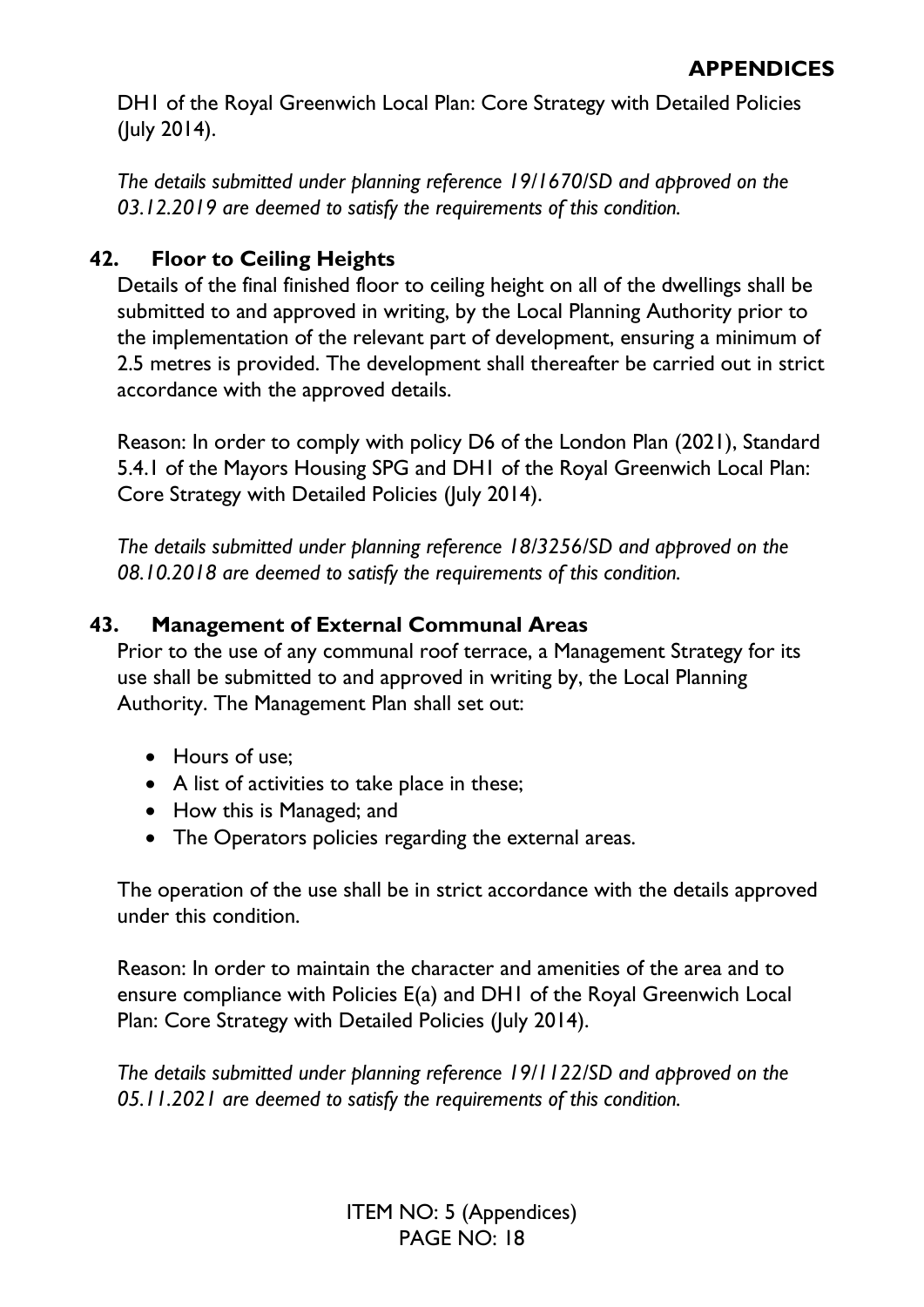# **44. Balconies - Full details**

The development shall be carried out in accordance with the details approved by the Local Planning Authority on the 17 May 2017 under planning submission of details reference 17/0195/SD.

Reason: To ensure that the local planning authority may be satisfied as to the external appearance of the building(s) and to comply with Policy D4 of the London Plan (2021), and Policies DH1 and DH(a) of the Royal Greenwich Local Plan: Core Strategy with Detailed Policies (July 2014).

# **45. Sound Insulation – Separation of Commercial / Communal Areas and Residential**

The development shall be carried out in accordance with the details approved by the Local Planning Authority on the 28 October 2016 under planning submission of details reference 16/1921/SD.

Reason: In the interest of the prospective residential occupiers of the accommodation and ensure compliance with E(a) of the Royal Greenwich Local Plan: Core Strategy with Detailed Policies (July 2014).

# **46. Mechanical Ventilation for any E Use Class**

Prior to the occupation of any unit within the development for Class E (food and drink) purposes, full details of any mechanical ventilation or other plant associated with each such unit shall be submitted to and approved in writing, by the Local Planning Authority. Such details shall include, but not be limited to the full specifications of all filtration, deodorising systems, noise output and termination points. Particular attention shall be given to the potential high-level discharge of kitchen extract air and the discharge of toxic or odoriferous extract air where a high level of discharge is usually essential. The approved ventilation equipment and other plant shall be installed and commissioned prior to occupation of the development and shall be permanently maintained in proper working order thereafter.

In order to safeguard the amenities of residential properties and ensure compliance with Policy D3, D13 and D14 of the London Plan (2021) and Policy E(a) of the Royal Greenwich Local Plan: Core Strategy with Detailed Policies (2014).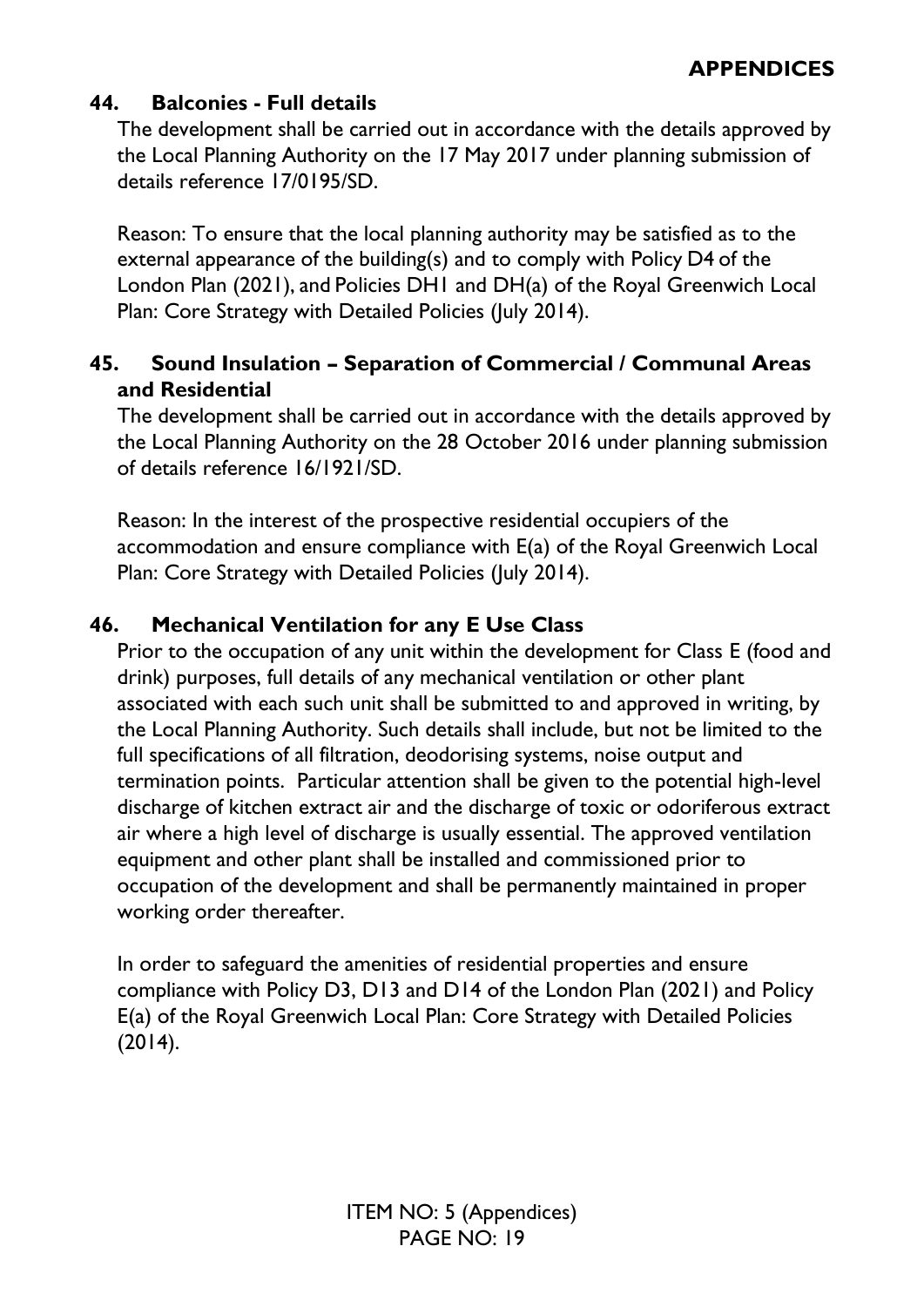# **47. Plant**

Prior to the occupation of any unit within the development for Class A3 (food and drink) purposes, full details of any mechanical ventilation or other plant associated with each such unit shall be submitted to and approved in writing, by the Local Planning Authority. Such details shall include, but not be limited to the full specifications of all filtration, deodorising systems, noise output and termination points. Particular attention shall be given to the potential high-level discharge of kitchen extract air and the discharge of toxic or odoriferous extract air where a high level of discharge is usually essential. The approved ventilation equipment and other plant shall be installed and commissioned prior to occupation of the development and shall be permanently maintained in proper working order thereafter.

In order to safeguard the amenities of residential properties and ensure compliance with Policy D3, D13 and D14 of the London Plan (2021) and Policy E(a) of the Royal Greenwich Local Plan: Core Strategy with Detailed Policies (2014).

*The details submitted under planning reference 18/4294/SD and approved on the 19.08.2021 are deemed to satisfy the requirements of this condition.* 

# **48. Energy Performance**

All dwellings within the development hereby permitted must achieve the following energy performance standards:

- (i) All flats must achieve a minimum of a thirty per cent (30%) reduction in building carbon dioxide emissions beyond Part L of the Building Regulations 2013.
- (ii) The development shall be construction in strict accordance with the details submitted within the Energy Strategy (December 2014) and Summary of Carbon Dioxide Emissions (114344/MW/150216 Rev. 03).
- (iii) No part of the development hereby permitted shall be occupied until evidence of the energy performance standard referred to in part  $[(i)]$   $[(ii)]$  of this Condition having been achieved, has been submitted to, and approved in writing by, the Local Planning Authority.

Reason: In the interest of addressing climate change and to secure sustainable development and to comply with Policy SI 2 of the London Plan (2021) and DH1 and E1 of the Royal Greenwich Local Plan: Core Strategy with Detailed Policies (July 2014).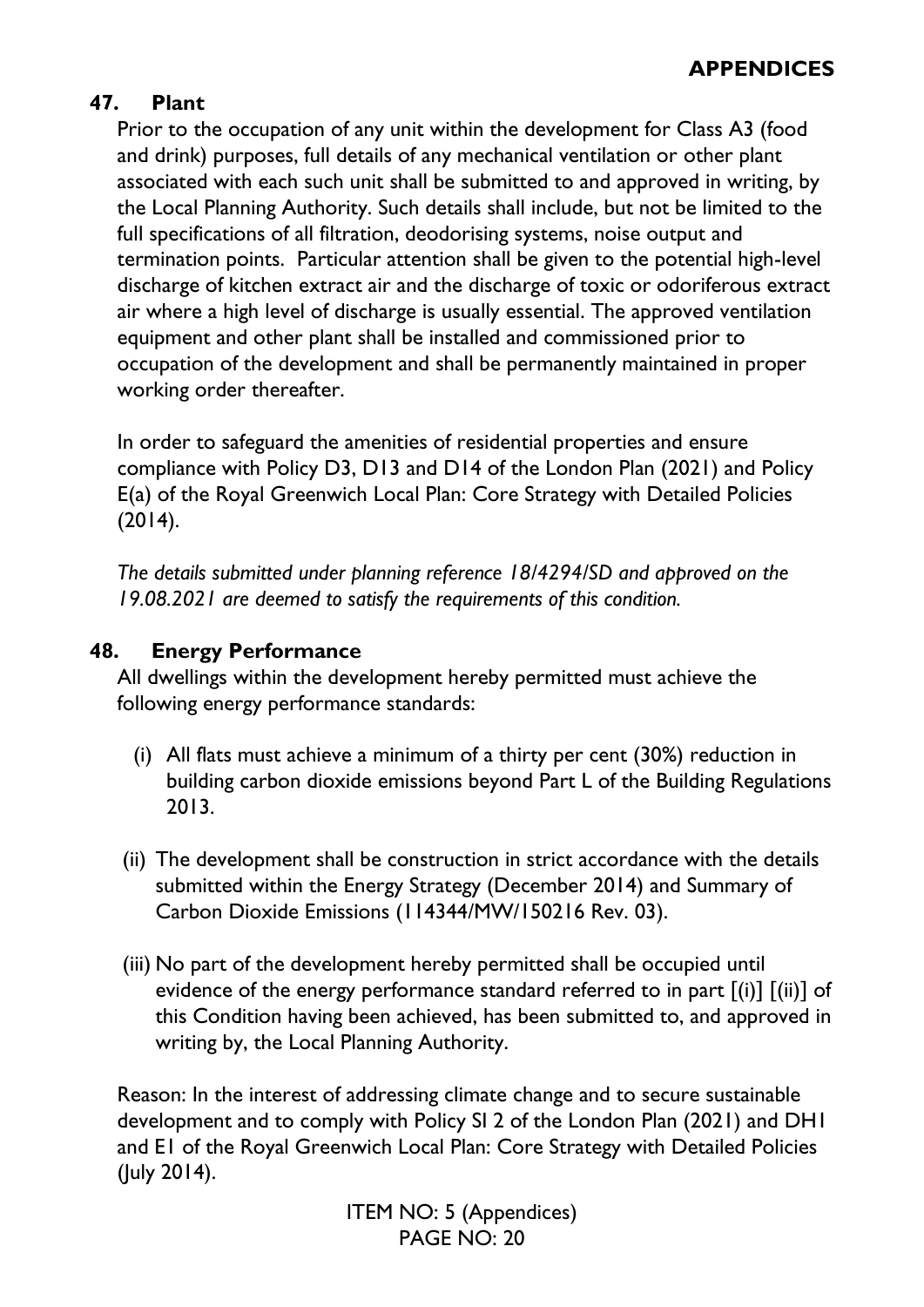*It is advised that a condition discharge application is current under consideration by the council under planning reference 19/1754/SD.* 

# **49. Delivery and Servicing Plan (DSP)**

The development shall not be occupied until a detailed Delivery and Servicing Plan (DSP) has been submitted to, and approved in writing by, the Local Planning Authority. The DSP shall endeavour to ensure that deliveries are carried out outside of peak hours and shall in all respects be implemented in accordance with the details approved pursuant to this condition.

Reason: In order to safeguard residential amenity and pedestrian and traffic safety and ensure compliance with Policies T7 of the London Plan (2021) and IM3 and E1 of the Royal Greenwich Local Plan: Core Strategy with Detailed Policies (July 2014).

*The details submitted under planning reference 19/1716/SD and approved on the 25.07.2019 are deemed to satisfy the requirements of this condition.* 

#### **50. Noise Requirements**

The scheme shall be implemented in strict accordance with the following noise criteria:

**Criterion 1** is the maximum noise level in habitable rooms at night: i.e. LAeq 30 dB [WHO BS8233:2014 'good'] – includes all external noise sources (i.e. Criterion 1 plus night-time traffic / environmental sources)

**Criterion 2** is the maximum noise level in bedrooms during the day: i.e. LAeq 35dB [BS8233 'reasonable']. The maximum noise level in other habitable rooms during the day is LAeq 40 dB [BS8233:2014 'reasonable] – includes all external noise sources (i.e. Criterion 1 plus daytime traffic / environmental sources).

**Criterion 3** is that individual noise events shall not normally exceed 45 dB LAFmax in bedrooms at night [BS8233:2014].

Reason: To safeguard the amenities of future residents, neighbouring properties and the area generally and to ensure compliance with policy D3 and D14 of the London Plan (2021) and Policy E(a) of the Royal Greenwich Local Plan: Core Strategy with Detailed Policies (2014).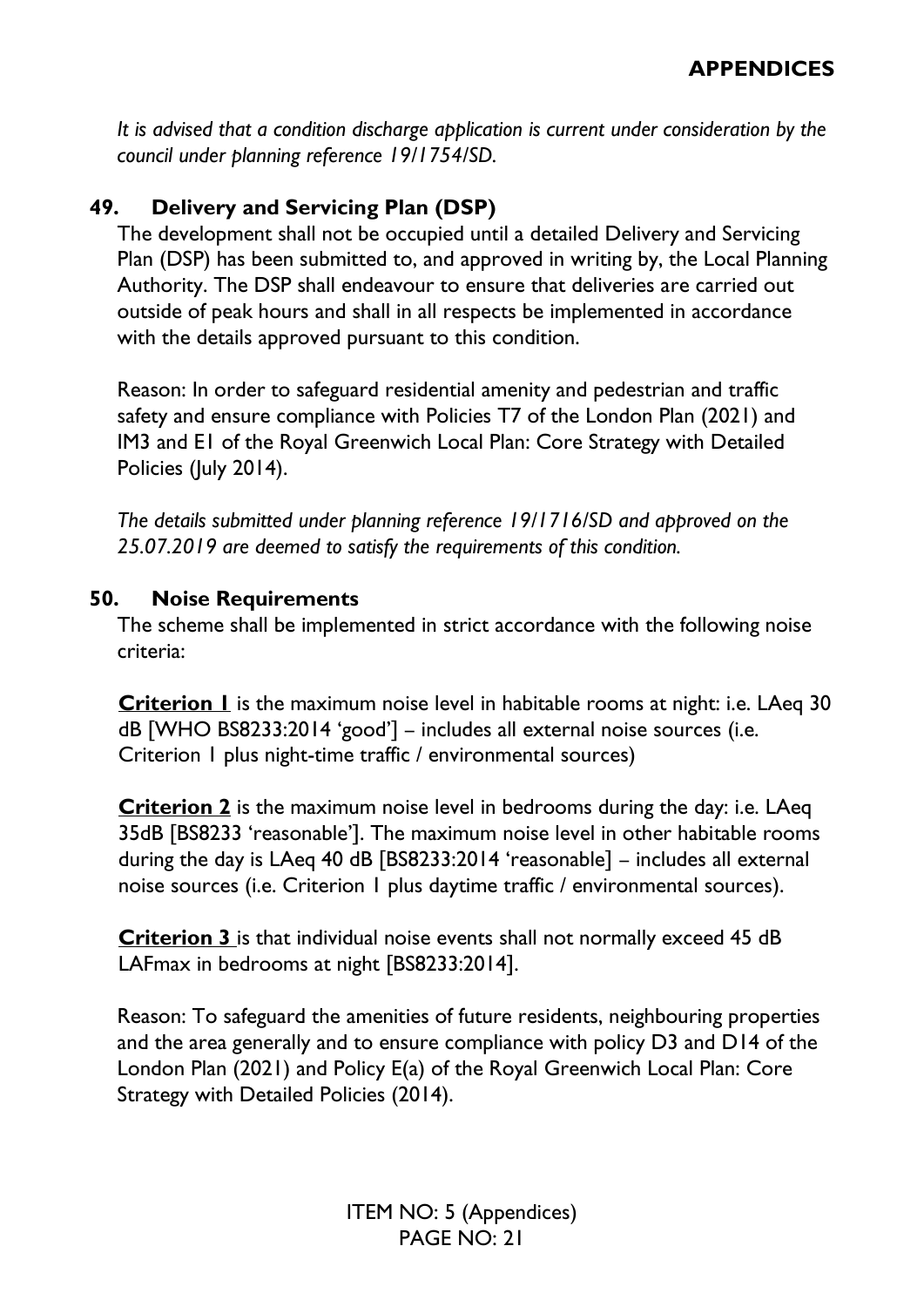# **51. Noise Compliance**

Within three (3) months of the date of this planning permission, full details demonstrating that criteria of Condition 50 are met and also that the internal noise level for all non-habitable rooms within the development meets LAeq45 (dB) during the day and LAeq35 (dB) during the night, shall be submitted to and approved in writing by the Local Planning Authority (in consultation with the Port of London and Wharf operator's).

To safeguard the amenities of future residents, neighbouring properties and the area generally and to ensure compliance with policy D3 and D14 of the London Plan (2021) and Policy E(a) of the Royal Greenwich Local Plan: Core Strategy with Detailed Policies (2014).

*The details submitted under planning references 16/1922/SD and 18/4375/SD and both approved on the 20.05.2019 are deemed to satisfy the requirements of this condition.* 

# **52. Noise Verification**

Prior to first occupation of the development, a scheme for testing the internal noise environment of the residential units, to demonstrate compliance with the standards required by Conditions 50 and 51 have been met, shall be submitted to and approved in writing by the Local Planning Authority (in consultation with the PLA and Wharf operators).

To safeguard the amenities of future residents, neighbouring properties and the area generally and to ensure compliance with policy D3 and D14 of the London Plan (2021) and Policy E(a) of the Royal Greenwich Local Plan: Core Strategy with Detailed Policies (2014).

*The details submitted under planning reference 18/4375/SD and approved on the 20.05.2019 are deemed to satisfy the requirements of this condition.* 

# **53. Noise Testing**

Prior to first occupation, the scheme for testing approved under Condition 52 shall be implemented and the results of the noise testing, shall be submitted to and approved in writing, by the Local Planning Authority..

To safeguard the amenities of future residents, neighbouring properties and the area generally and to ensure compliance with policy D3 and D14 of the London Plan (2021) and Policy E(a) of the Royal Greenwich Local Plan: Core Strategy with Detailed Policies (2014).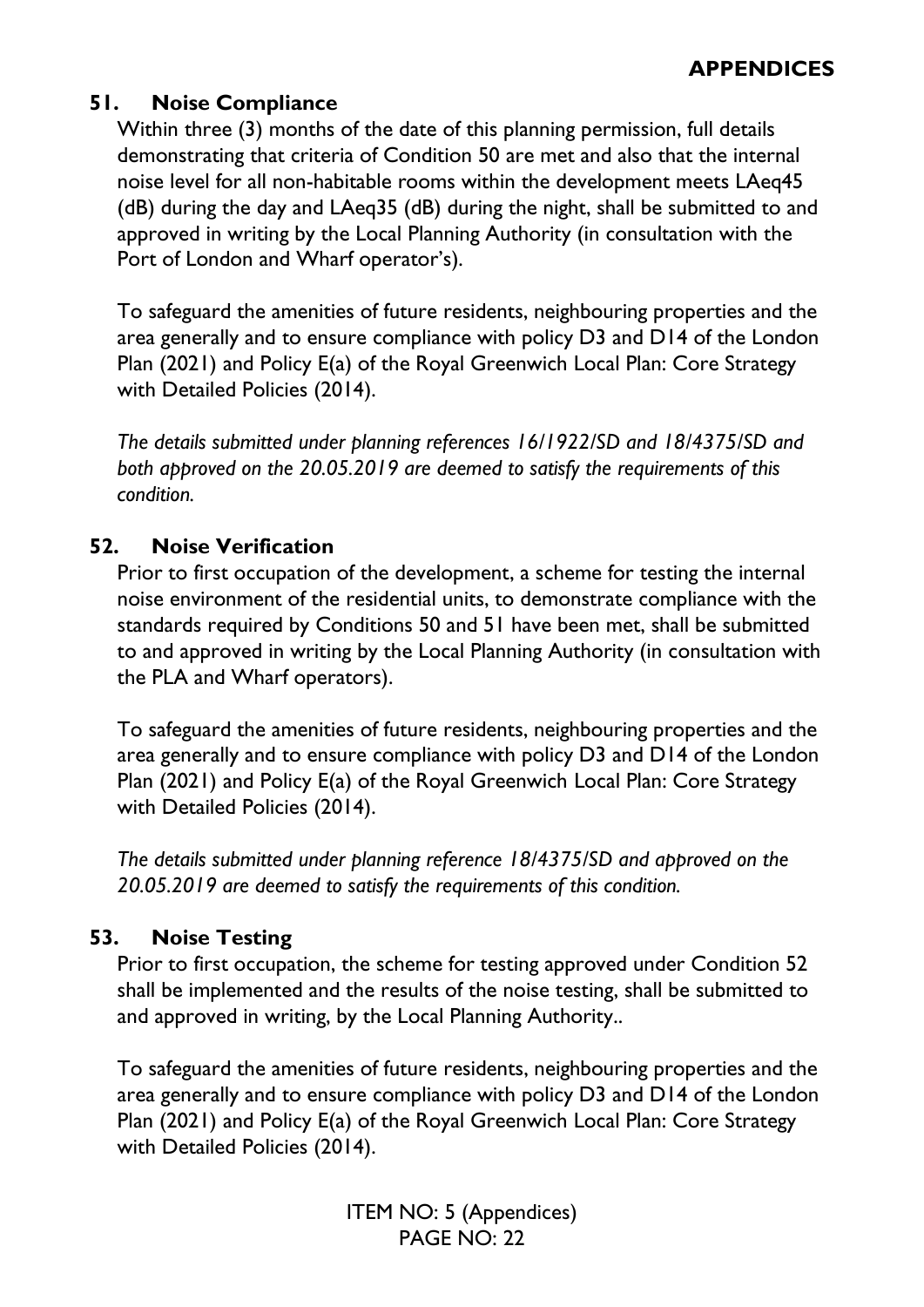*The details submitted under planning reference 18/4375/SD and approved on the 20.05.2019 are deemed to satisfy the requirements of this condition.* 

# **54. Noise and Vibration**

The development shall be carried out in accordance with the measures required by Chapter 6 of the Environmental Report (December 2014) and Conditions 50, 51, 52 and 53 and be maintained throughout the life of the development.

Reason: To ensure that the development is carried out in accordance with the mitigation measures set out in the Environmental Report in order to minimise the environmental effects of the development and ensure compliance with Policies D3, D13 and D14 of the London Plan (2021) and Policy E(a) of the Royal Greenwich Local Plan: Core Strategy with Detailed Policies (2014).

# **55. Secured by Design**

The applicant shall obtain 'Secured by Design' Certification for the development hereby permitted, a copy of which must be submitted to, and approved in writing by, the Local Planning Authority within three (3) months of the completion of the relevant part of the development.

Reason: In order to ensure that the development is designed to provide for and improve personal safety and security in compliance with CH1 of the Royal Greenwich Local Plan: Core Strategy with Detailed Policies (July 2014).

# **56. Intertidal Terraces**

The proposed intertidal terraces shall be constructed in accordance with the scheme proposed in Section 8: Landscape and public realm, by BCA Landscape, of the Design and Access Statement by Assael, dated December 2014.

Reason: To ensure that the proposed ecological enhancements are developed in a way that contributes to the nature conservation value of the site in accordance with the NPPF.

# **57. Photovoltaic Panels**

Within three (3) months of the date of this planning permission, full details for the provision of photovoltaic panels shall be submitted to and approved in writing by the Local Planning Authority. The approved details shall be fully implemented prior to the occupation of the buildings.

Reason: In the interest of addressing climate change and to secure sustainable development and to comply with H5 and DH1 of the Royal Greenwich Local Plan: Core Strategy with Detailed Policies (July 2014).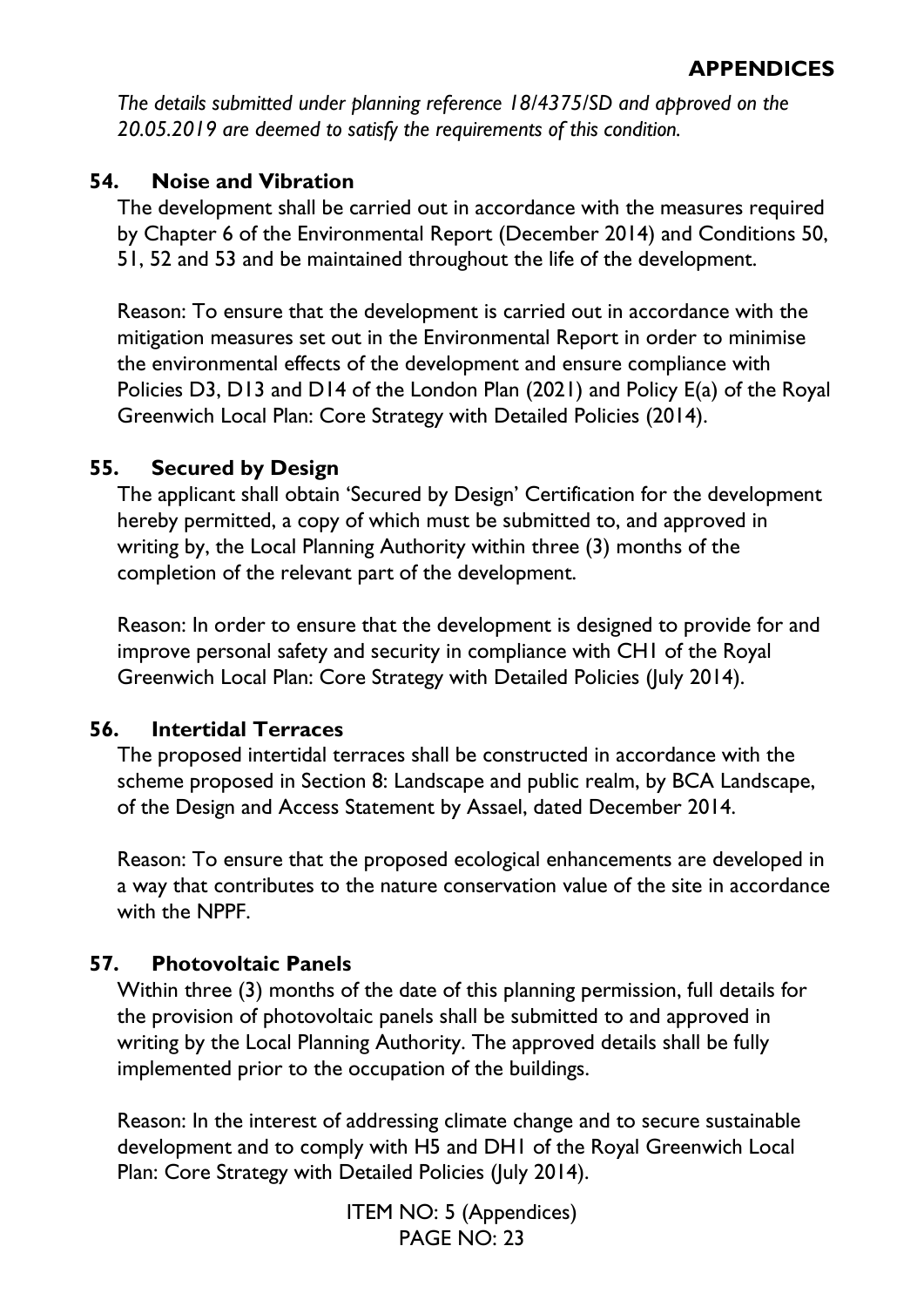*The details submitted under planning reference 18/3096/SD and approved on the 02.02.2019 are deemed to satisfy the requirements of this condition.* 

# **58. Water efficiency**

The development hereby permitted shall comply with Regulation 36(2)(b) of the Building Regulations 2010 (as amended by the Building Regulations &c. (Amendment) Regulations 2015/767) and as set out in section G2 of the Building Regulations Approved Document (110 litres per person per day).

Reason: To ensure the sustainable use of water, in accordance with the approved sustainability statement and policy SI5 of London Plan (2021) and Policy DH1 Design of Royal Greenwich Local Plan: Core Strategy with Detailed Policies (July 2014) and Royal Borough of Greenwich Greener Greenwich SPD (2014).

# **59. Children's Play Areas**

Full details of the children's play area play equipment and safety measures proposed for the park and residential amenity area shall be submitted to, and approved in writing by, the Local Planning Authority prior to the first occupation of the development. The play areas and play equipment shall be fully implemented in accordance with the approved details prior to the occupation of the development and shall be retained in perpetuity thereafter.

Reason: In order to ensure that sufficient on-site play facilities are provided for the future occupiers of the development and to ensure compliance with H(e) of the Royal Greenwich Local Plan: Core Strategy with Detailed Policies.

*The details submitted under planning reference 19/1461/SD and approved on the 10.09.2021 are deemed to satisfy the requirements of this condition.*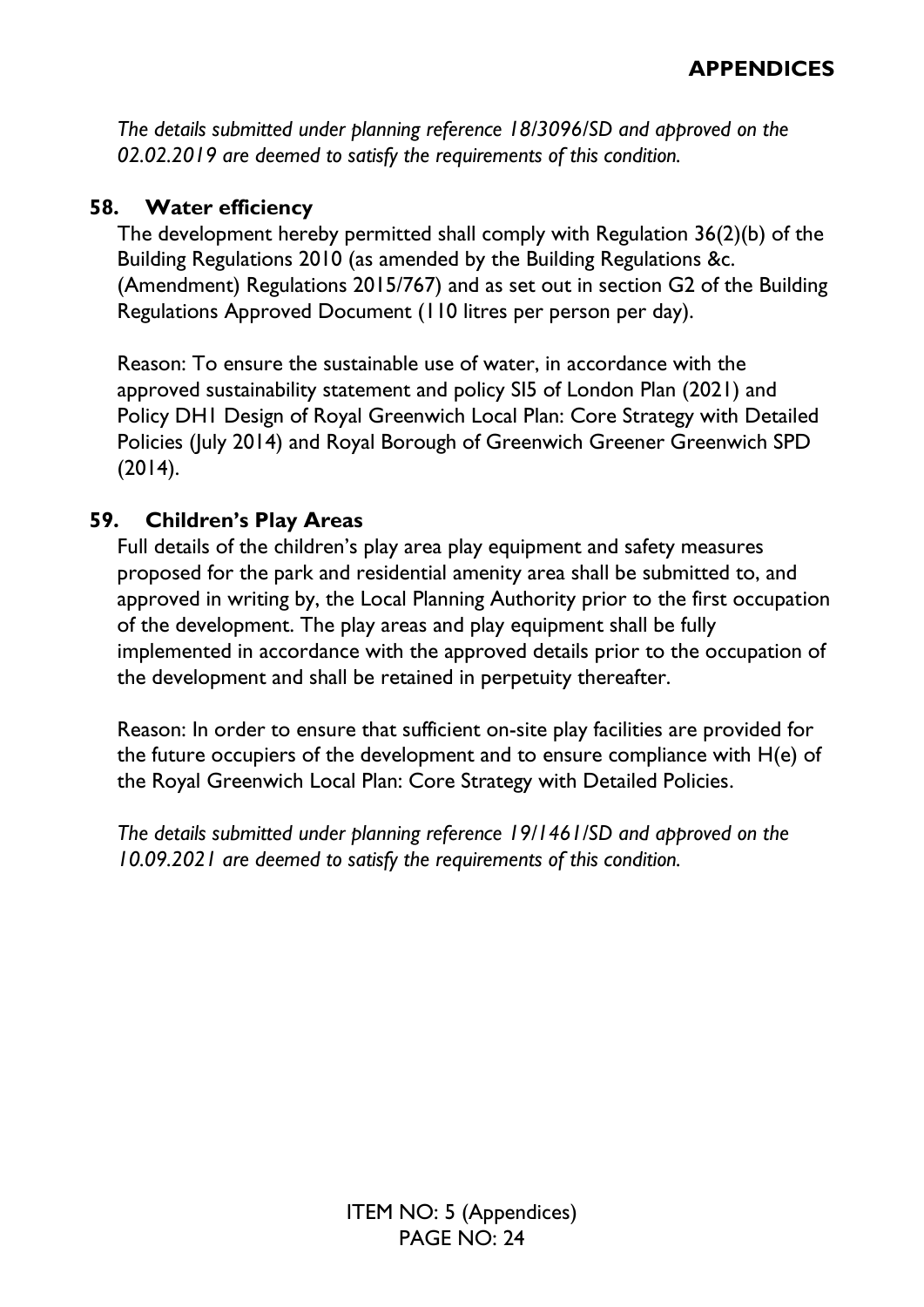# **Informatives**

#### **Condition modifications**

- 1. It is advised that Condition 4 (Uses Restrictions Building B) has been updated from *the previous approval to reflect the reclassified uses classes as updated on 1 September 2020. This affects Use Class D2 which has subsequently been incorporated in to Use Class E(f).*
- *2. It is advised that the following conditions require submission of details to be submitted and these include:* 
	- *a. Non-residential Range and Size Restrictions – Building A*
	- *b. Nursery – internal and external layout*
	- *c. Secured by Design*

*These details must all be submitted within three (3) months of the date of this planning permission as modified for each of the relevant conditions.* 

- *3. It is advised that the following conditions are current under consideration by the council and these include:* 
	- *a. Energy Performance (current ref: 19/1754/SD)*
	- *b. New Flood Defences and Intertidal Terraces – Full details and Working Method Statement (current ref: 19/1558/SD)*

# **Originally imposed informatives**

- *4. The Greater London Authority (GLA) noted that the Flood Risk Assessment (FRA) proposes a number of residual flood mitigation measures which are generally acceptable. However, you are advised to further consider the use of flood proof design or flood proof enclosures for building services such as electricity supplies, lift power and control gear as these appear to be located in the lower ground floor and are likely to be effect by and flooding. The application of these techniques will enable the building to remain safe and comfortable for any occupants during a flood situation.*
- *5. With regards to surface water drainage it is the responsibility of the developer to make proper provision for drainage to ground, water courses or a suitable sewer. In respect of surface water it is recommended that you should ensure that storm flows are attenuated or regulated into the receiving public network through on or off site storage. When it is proposed to connect to a combined public sewer, the site drainage should be separate and combined at the final manhole nearest the boundary. Connections are not permitted for the removal of groundwater. Where you propose to discharge to a public sewer, prior approval from Thames Water Developer Services will be required. Thames Water Developer Services can be contacted on 0800 009 3921. This is to ensure that*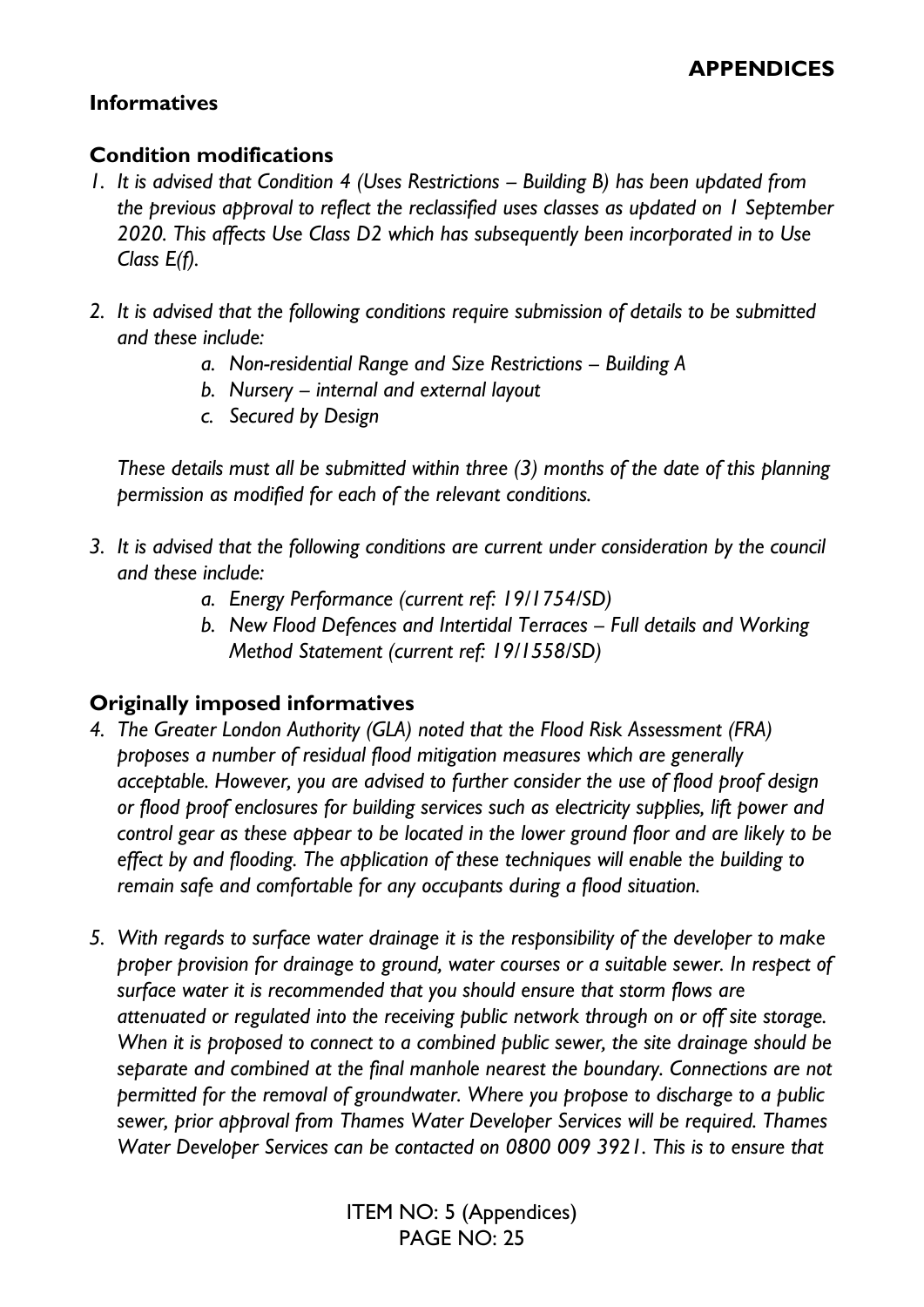*the surface water drainage discharge from the site shall not be detrimental to the existing sewerage system.* 

- *6. Thames Water would recommend that petrol / oil interceptors be fitted in all car parking / washing / repair facilities. Failure to enforce the effective use of petrol / oil interceptors could result in oil-polluted discharges entering local watercourses.*
- *7. The proposed works will be in close proximity to underground water utility infrastructure. Piling has the potential to impact on local underground water utility infrastructure. The applicant is advised to contact Thames Water Developer Services on 0800 009 3921 to discuss the details of the piling method statement, before submitting any applicant pursuant of Condition 16 (Piling Method Statement).*
- *8. You are advised that if in the event that during construction, cranage or scaffolding is required at a higher elevation than that of the planned development (completed structures as specified in the planning application with a maximum height of 90 metres AOD), then their use must be subject to separate consultation with London City Airport. To discuss this in more details you are advised to contact London City Airport on 020 3203 2523.*
- *9. You are advised by London City Airport that if any change to the height or exact location of the development is resubmitted then the London City Airport should be reconsulted, given its proximity to the airfield.*
- *10.You are advised that details submitted in regards to condition 28 (Landscape Management Plan) shall include, but not be limited to the following elements:* 
	- *details of extent and type of new planting (NB planting to be of native species);*
	- *details of maintenance regimes;*
	- *details of any new habitat created on site;*
	- *details of how unrestricted future access for maintenance works to the tidal flood defences will be maintained;*
	- *details of management responsibilities.*
- *11.The Environment Agency would strongly recommend that flood resilience is incorporated into the design on the ground floor and the lower ground floor. Information on flood resilience can be found on the following link*

*http://www.planningportal.gov.uk/uploads/br/flood\_performance.pdf.*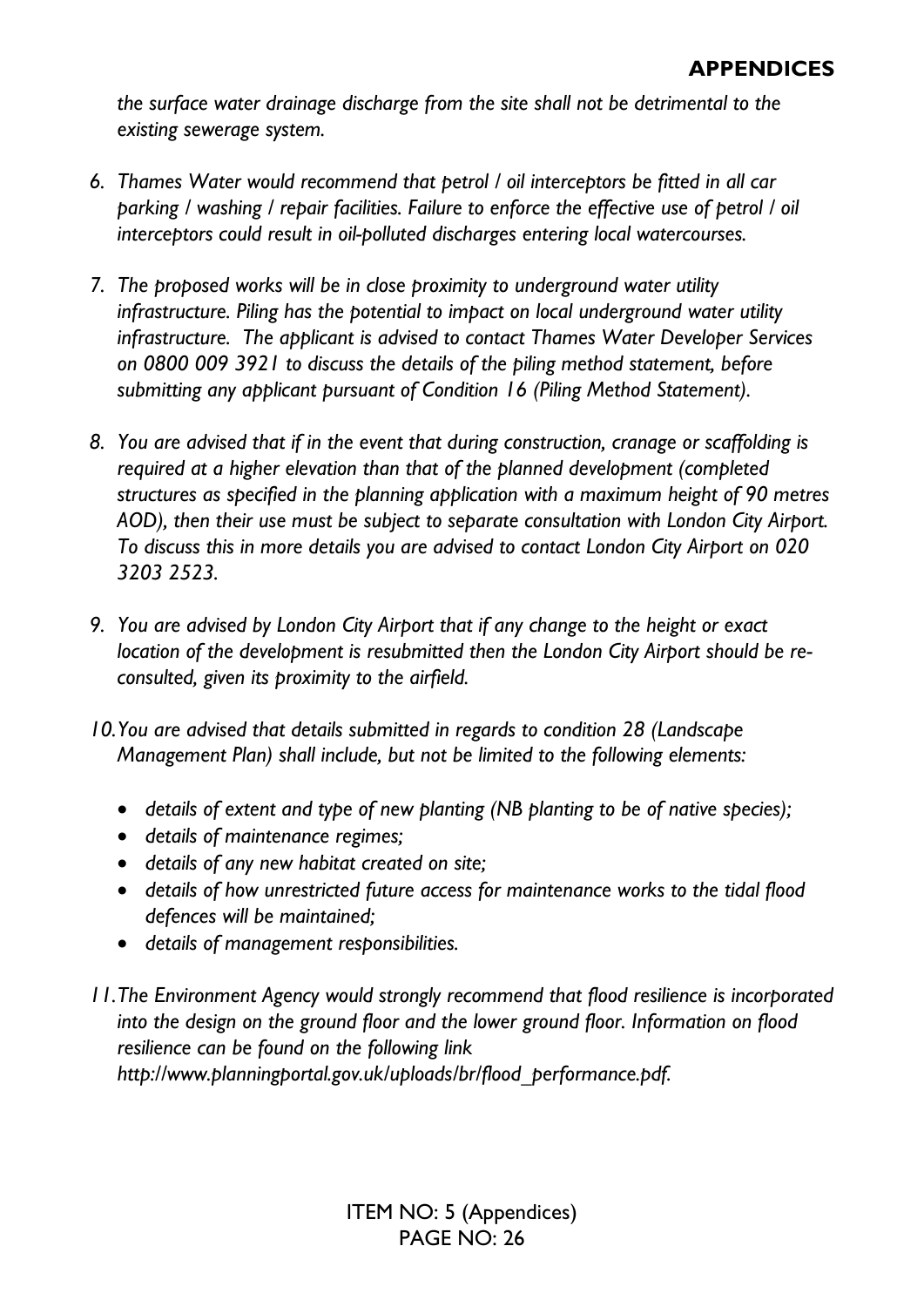- *12.The Environment Agency were pleased to note that the Flood Risk Assessment considers living roofs, rainwater harvesting, permeable paving and cellular storage as part of the proposed drainage scheme. You are advised that further information on SUDS can be found in:* 
	- *CIRIA C522 document Sustainable Drainage Systems-design manual for England and Wales;*
	- *CIRIA C697 document SUDS manual;*
	- *The Interim Code of Practice for Sustainable Drainage Systems. The Interim Code of Practice provides advice on design, adoption and maintenance issues and a full overview of other technical guidance on SUDS.*
	- *The Interim Code of Practice is available on CIRIA's website: www.ciria.org.uk Publication: 'Designing for exceedance in urban drainage' (CIRIA C635).*
- *13.You are advised and should be aware that Deptford Creek forms part of the Ravensbourne River, a designated 'main river' and under the jurisdiction of the Environment Agency for its land drainage functions as stated within Water Resources Act 1991 and associated byelaws. Any works in, over, under or within 16 metres of the landward toe of the flood defence will require flood defence consent from the Environment Agency. This is in addition to planning permission and must be granted prior to commencement of any works. You are advised to contact the Partnerships and Strategic Overview team at PSO.SELondon&NKent@environment-agency.gov.uk to apply for consent.*
- *14.You are advised that with regards to Condition 32 written schemes of investigation will need to be prepared and implemented by a suitably qualified archaeological practice in accordance with English Heritage Greater London Archaeology guidelines. They must be approved by the planning authority before any on-site development related activity occurs.*
- *15.You are advised of the need for a river works licence for any works over the River Thames, this includes any works to the river wall, outfalls or any crane oversailing. You are advised to contact the PLA's Licensing Department to discuss this matter further (lic.app@pla.co.uk).*
- *16.In respects of Condition 19 (Cycle Parking), you are advised that visitor cycle parking should be suitably located around the entrance points to each use of the proposal.*
- *17.Illustrative Computer Generated Images submitted with application reference 14/3795/F indicated that, the seating proposed within areas of public realm provided back and arms rests. You are advised that details of such seating should be provided as part of any submission for Condition 26 (Open / Landscaping).*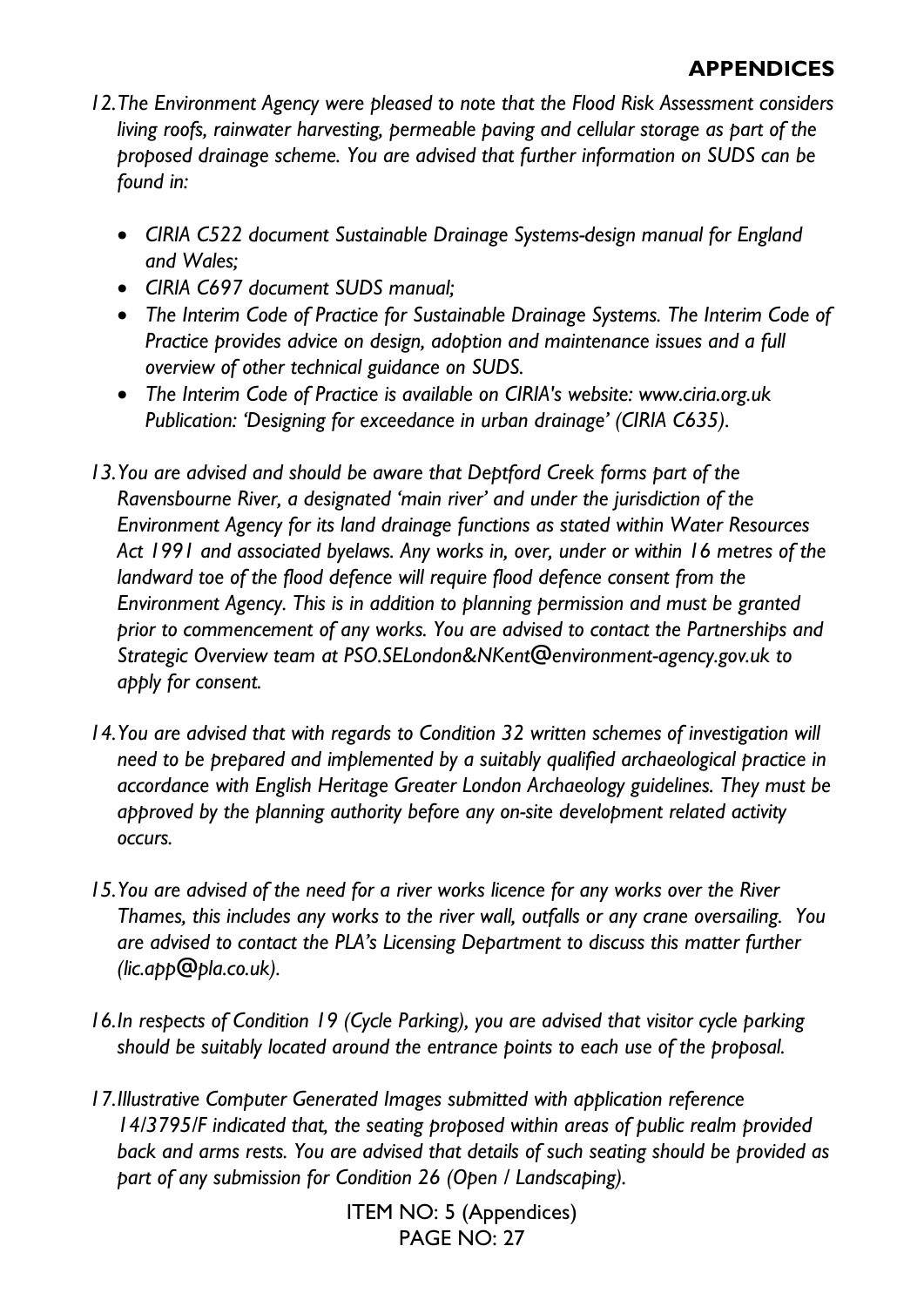- *18.A Flood Risk Activity Permit is required under the Environmental Permitting (England and Wales) Regulations 2016 for works:* 
	- *Within 16m of a tidal main river;*
	- *Within 16 m of any flood defence structure or culvert on a tidal main river*
- *19.The London Fire and Emergency Planning Authority has advised that an undertaking should be given that, access for fire appliances as required by Part B5 of the current Building Regulations Approved Document ad adequate water supplies for fire fighting purposes, will be provided. This is without prejudice to any requirements or recommendations that may be made by the Authority under the Regulatory Reform (Fire Safety) Order 2005/Petroleum (Consolidation) Act 1928, the local authority or the Health and Safety Executive.*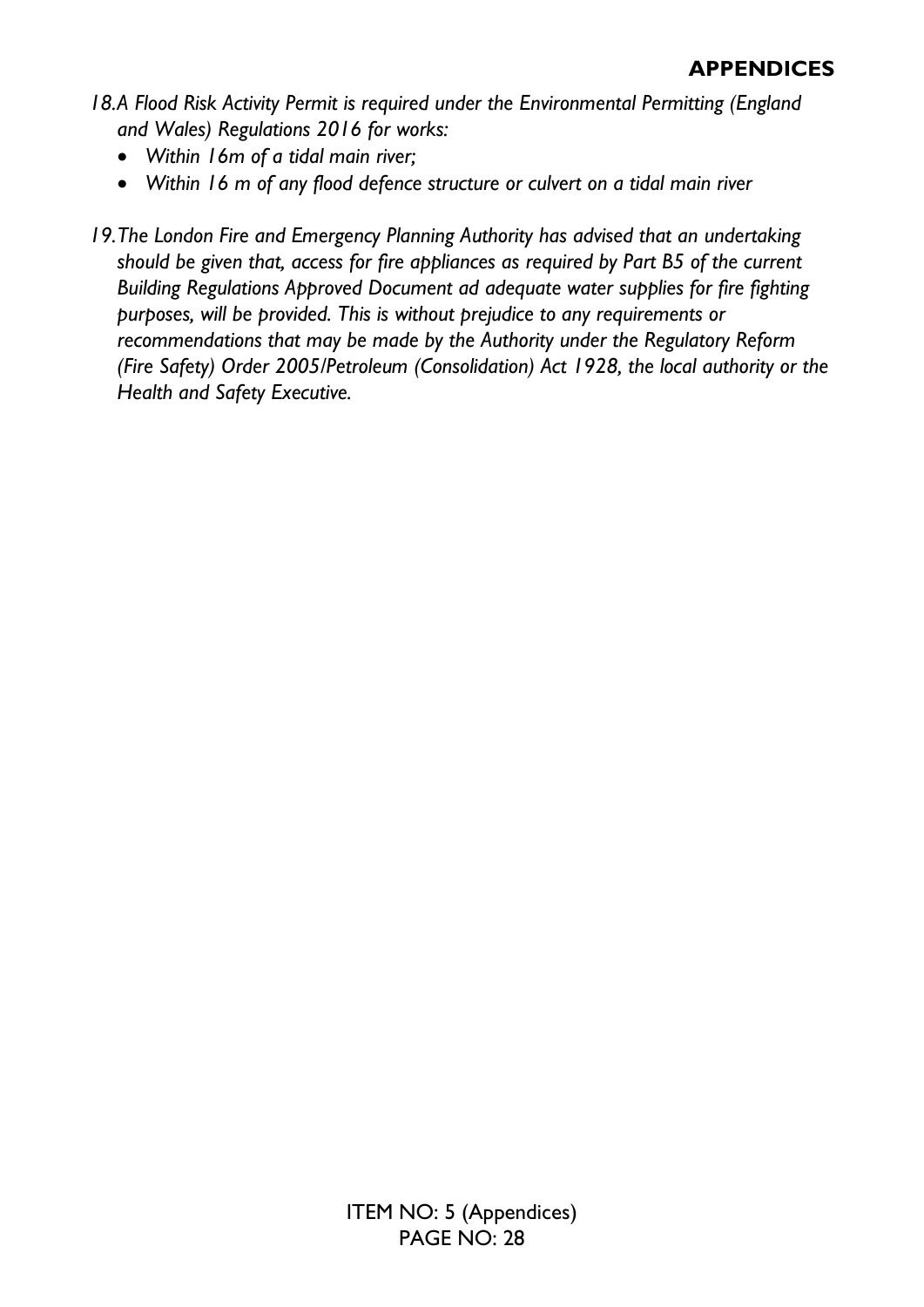**Appendix 3 – National, regional and local planning policies and Supplementary Planning Guidance / Documents.** 

**1. London Plan (2021)** – The following London Plan policies are of consideration:

### *Planning London's Future - Good Growth*

- Policy GG1 Building strong and inclusive communities
- Policy GG2 Making the best use of land
- Policy GG3 Creating a healthy city
- Policy GG4 Delivering the homes Londoners need
- Policy GG5 Growing a good economy
- Policy GG6 Increasing efficiency and resilience

# *Spatial Development Patterns*

Policy SD6 Town centres and high streets

# *Design*

| Policy D1             | London's form, character and capacity for growth      |
|-----------------------|-------------------------------------------------------|
| Policy D <sub>2</sub> | Infrastructure requirements for sustainable densities |
| Policy D4             | Delivering good design                                |
| Policy D5             | Inclusive design                                      |
| Policy D6             | Housing quality and standards                         |
| Policy D7             | Accessible housing                                    |
| Policy D8             | Public realm                                          |
| Policy D9             | Tall buildings                                        |
| Policy D10            | <b>Basement development</b>                           |
| Policy D11            | Safety, security and resilience to emergency          |
| Policy D13            | <b>Agent of Change</b>                                |
| Policy D14            | <b>Noise</b>                                          |

# *Housing*

| Policy HI  | Increasing housing supply          |
|------------|------------------------------------|
| Policy H4  | Delivering affordable housing      |
| Policy H5  | Threshold approach to applications |
| Policy H6  | Affordable housing tenure          |
| Policy H7  | Monitoring of affordable housing   |
| Policy H9  | Ensuring the best use of stock     |
| Policy H10 | Housing size mix                   |
| Policy HII | <b>Build to Rent</b>               |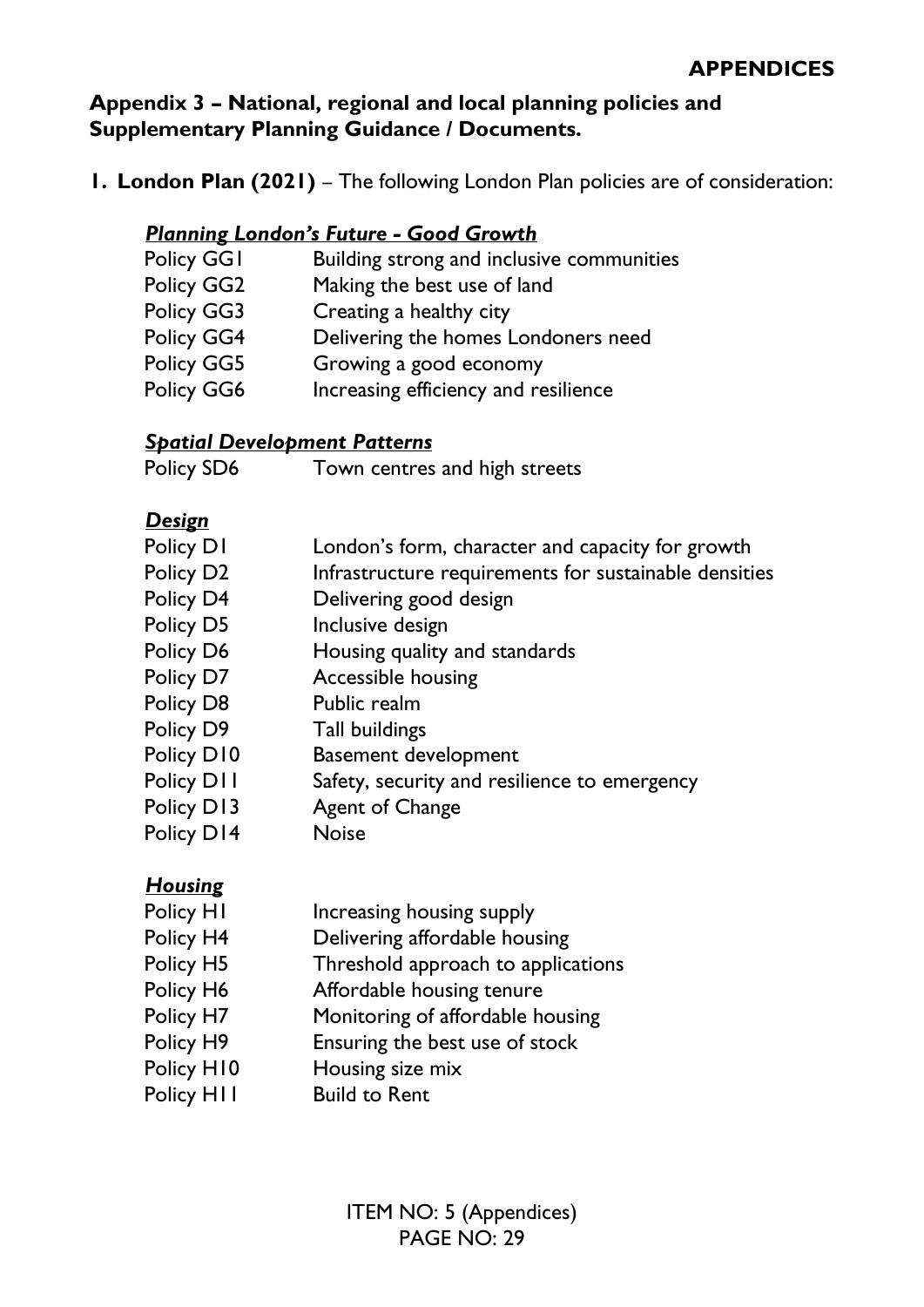#### *Social Infrastructure*

- Policy S1 Developing London's social infrastructure
- Policy S2 Health and social care facilities
- Policy S3 Education and childcare facilities
- Policy S4 Play and informal recreation

# *Economy*

| Policy El  | <b>Offices</b>                         |
|------------|----------------------------------------|
| Policy E2  | Providing suitable business space      |
| Policy E9  | Retail, markets and hot food takeaways |
| Policy Ell | Skills and opportunities for all       |

#### *Heritage and Culture*

| Policy HCI     | Heritage conservation and growth |
|----------------|----------------------------------|
| <b>BU BURA</b> |                                  |

- Policy HC2 World Heritage Sites
- Policy HC3 Strategic and Local Views
- Policy HC4 London View Management Framework

#### *Green Infrastructure and Natural Environment*

- Policy G1 Green infrastructure
- Policy G4 Open space
- Policy G5 Urban greening
- Policy G6 Biodiversity and access to nature

# *Sustainable Infrastructure*

- Policy SI 1 Improving air quality
- Policy SI 2 Minimising greenhouse gas emissions
- Policy SI 3 Energy infrastructure
- Policy SI 4 Managing heat risk
- Policy SI 5 Water infrastructure
- Policy SI 12 Flood risk management
- Policy SI 13 Sustainable drainage
- Policy SI 14 Waterways strategic role
- Policy SI 15 Water transport
- Policy SI 16 Waterways use and enjoyment
- Policy SI 17 Protecting and enhancing London's waterways

# *Transport*

| Policy T1 | Strategic approach to transport                   |
|-----------|---------------------------------------------------|
| Policy T3 | Transport capacity, connectivity and safeguarding |
| Policy T4 | Assessing and mitigating transport impacts        |
| Policy T5 | Cycling                                           |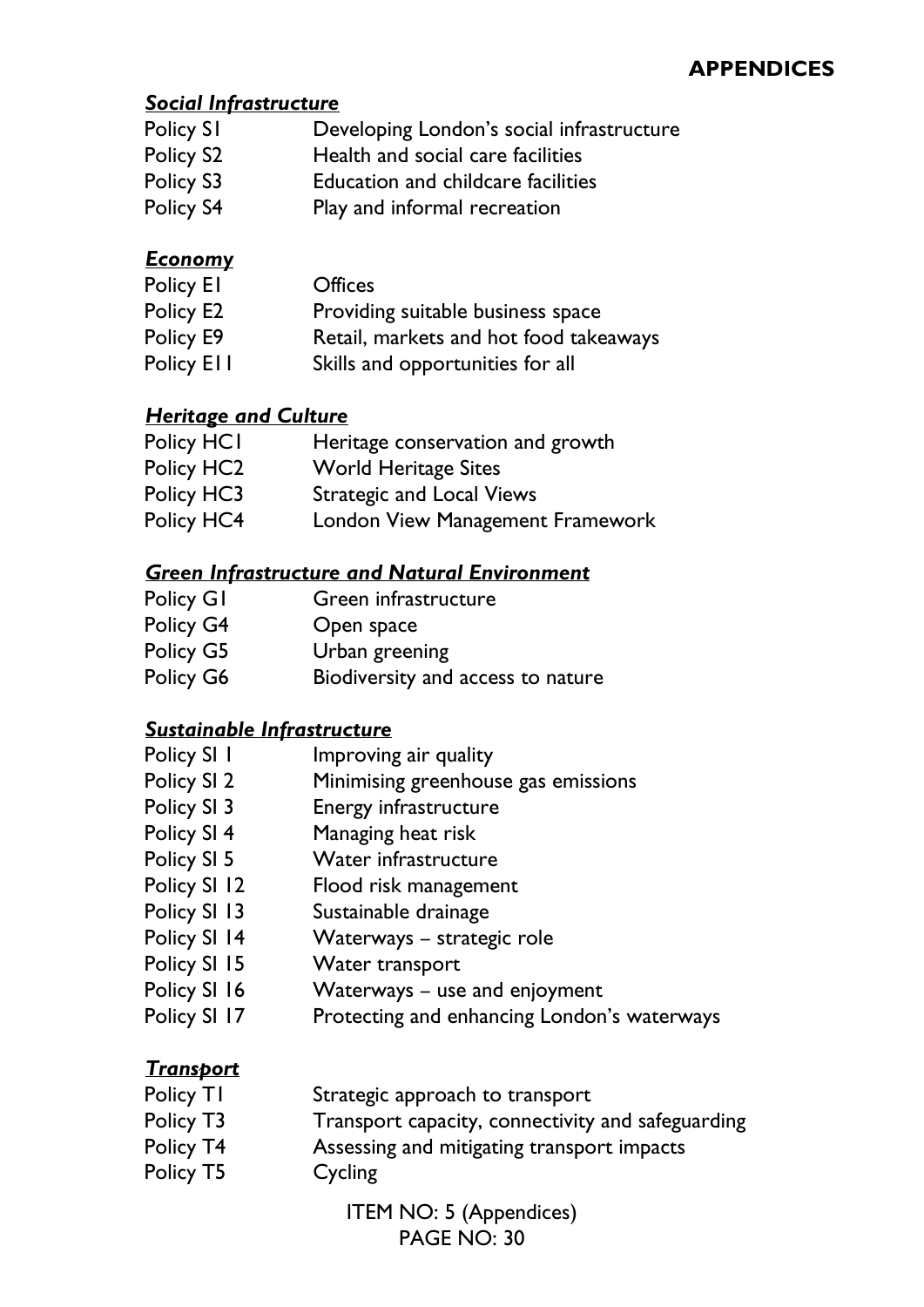| Car parking                                       |
|---------------------------------------------------|
| Residential parking                               |
| Non-residential disabled persons parking          |
| Deliveries, servicing and construction            |
| Aviation                                          |
| Funding transport infrastructure through planning |
|                                                   |

#### *Funding the London Plan*

Policy DFI Delivery of the Plan and Planning Obligations

#### *Monitoring*

Policy M1 Monitoring

#### 1. **The Royal Greenwich Local Plan: Core Strategy with Detailed Policies ("Core Strategy" – 2014) –** The main Core Strategy policies relevant to this application are:

#### *Housing Policies*

- H1 New Housing
- H2 Housing Mix
- H3 Affordable Housing
- H5 Housing Design
- H(e) Children play areas

#### *Economic Activity and Employment Policies*

- EA1 Economic Development
- EA5 Tourism
- EA(c) Skills and Training

#### *Town Centres Policies*

- TC1 Town Centres
- TC4 Greenwich Town Centres

#### *Design and Heritage Policies*

- DH<sub>1</sub> Design
- DH2 Tall Buildings
- DH3 Heritage Assets
- DH4 Maritime Greenwich World Heritage Site
- DH(b) Protection of Amenity for Adjacent Occupiers
- DH(e) Shopfronts and Signs
- DH(g) Local Views
- DH(m) Archaeology